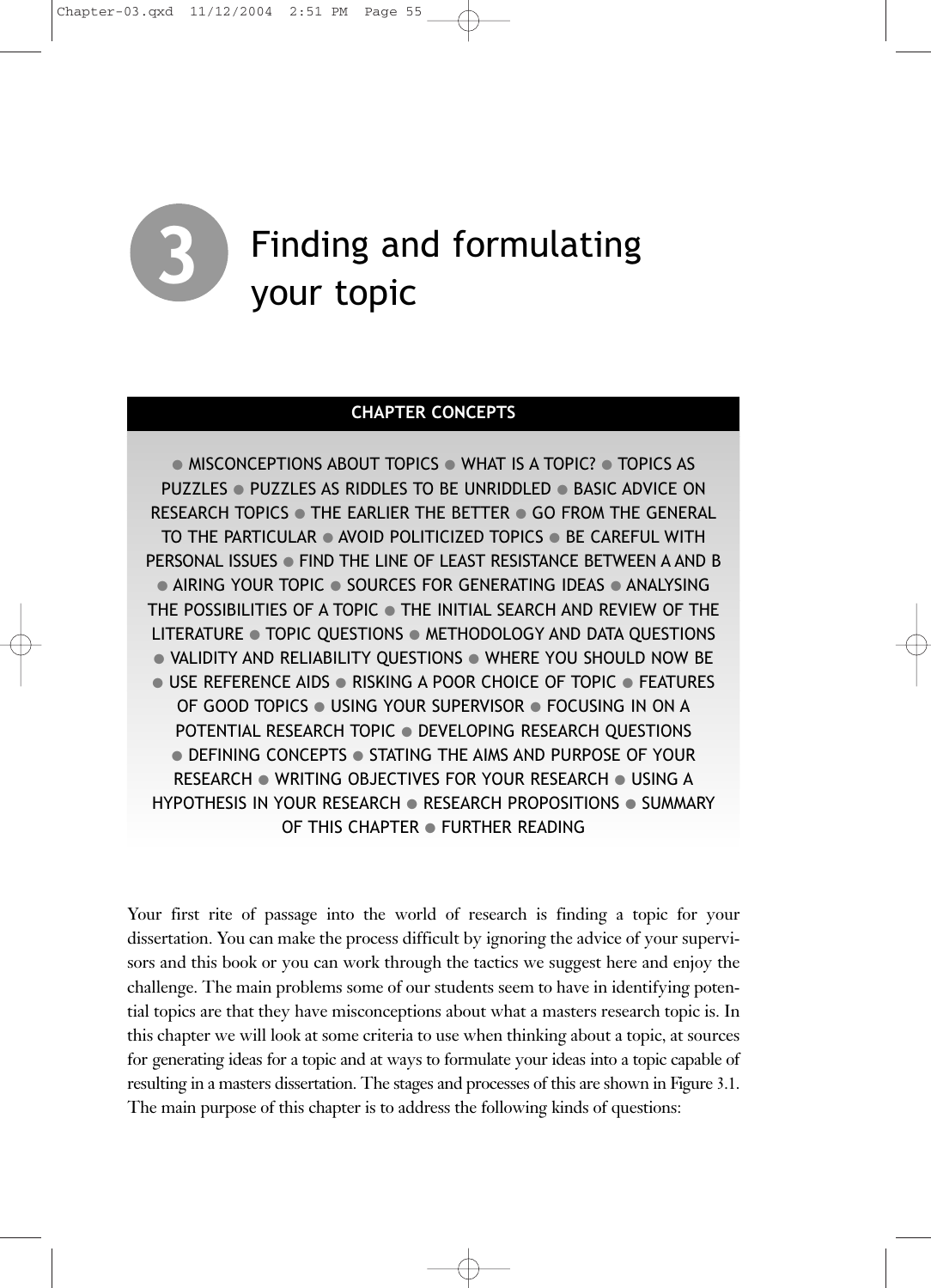#### 5 6 / ESSENTIAL PREPARATION FOR YOUR DISSERTATION



FIGURE 3.1 FINDING A PROPER TOPIC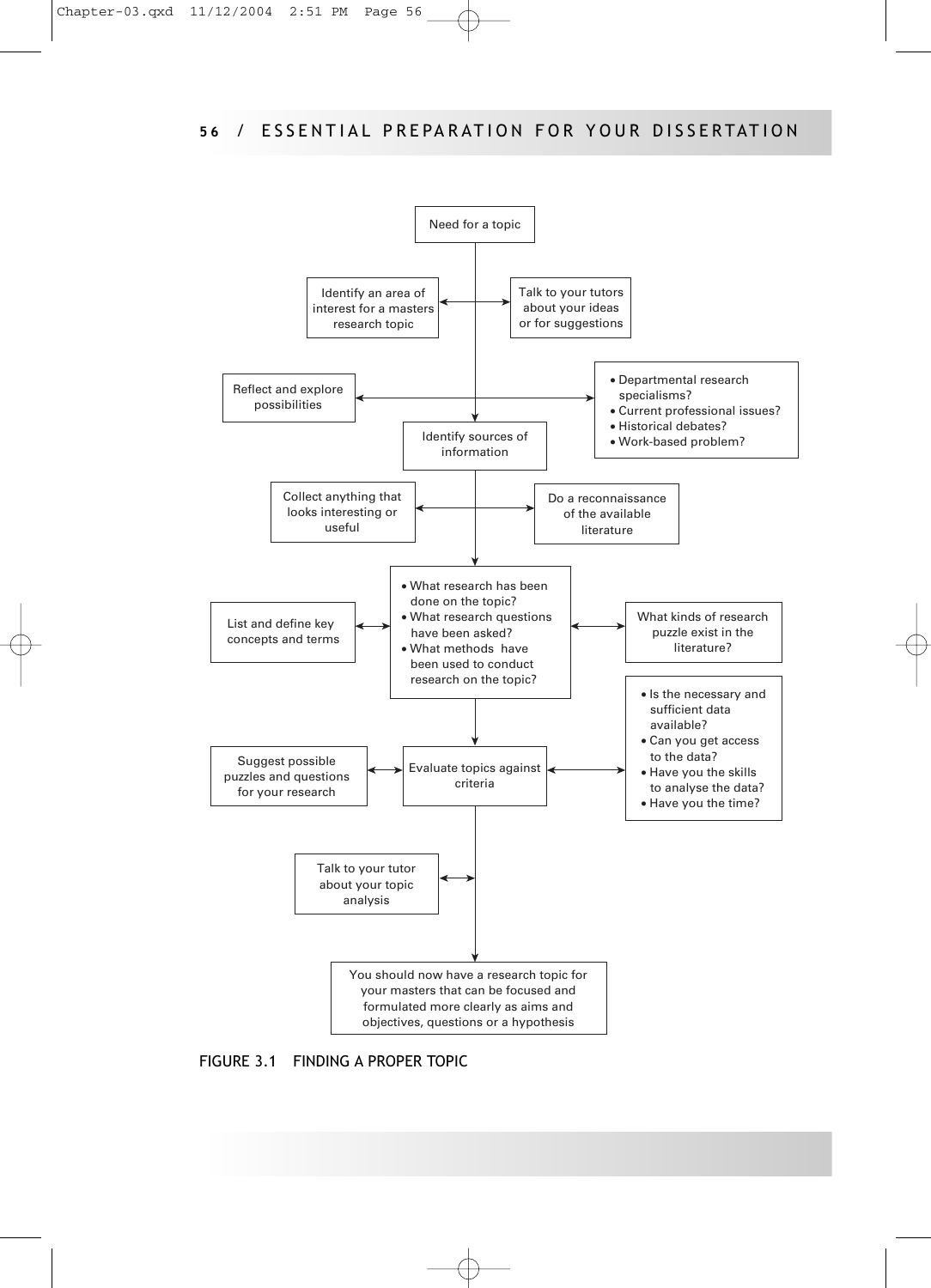- 1 What kinds of topic are suitable for masters level research?
- 2 What are research aims and objectives? How should they be written?
- 3 What is a hypothesis and proposition? Does all research need them?
- 4 How can a topic be justified?

We end the chapter by looking at defining your research topic in terms of how to formulate good research questions and hypotheses and aims and objectives, but for now we begin with some misconceptions about masters research itself.

# Misconceptions about topics

There is the misconception that masters research should be something that makes a difference to the world, something that has an impact on our views or understanding and therefore, in some way, makes a contribution to the stock of scientifically acquired knowledge. There is nothing wrong with wanting to do research that has an impact for the good of human kind, that advances, in whatever way and to whatever degree, the stock of knowledge and ways of understanding the world around us. But at masters level these goals should not be paramount or be the criteria for topic selection.

The generally held belief that masters level research is about discovery, change and knowledge generation needs to be placed to one side. This belief about the nature of masters research is, however, quite understandable. It follows the general view that research is about discovery and bettering the conditions of human kind. This view often has the associations of the 'scientist' in the lab surrounded by expensive-looking equipment, working long hours on a 'problem', facing setbacks, fighting bureaucracy but eventually being triumphant against the odds. Historically there have been such people and their endeavours have been the subject of cinema and television. It may be that such representations are in part responsible for this view of research. The only aspect of reality from this that you may encounter is the problem with bureaucracy. The rest is largely myth.

For now it is important to understand that masters level research is not primarily about discovery or making an original contribution to knowledge, though it may do this. If it does, this should normally be a secondary consideration to the primary function of your dissertation. This function is to demonstrate your skills and abilities to do research at masters level. Your topic is, in the main, a vehicle for you to display your skills and abilities as a researcher and to demonstrate that you have the qualities and attitudes required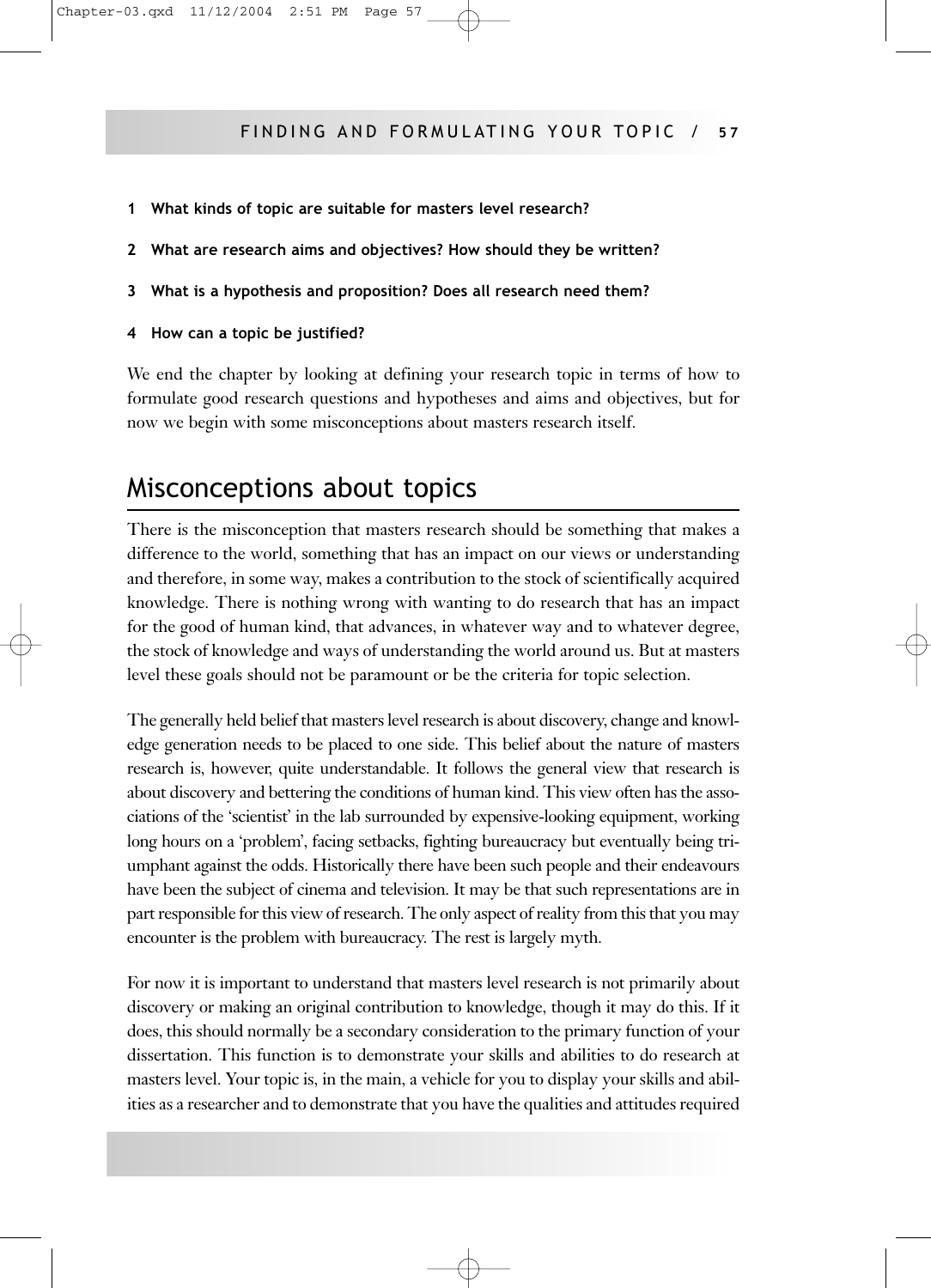#### 5 8 / ESSENTIAL PREPARATION FOR YOUR DISSERTATION

to be a potential member of the broader research community and to be considered capable of being a research assistant or going on to do doctoral research. It is the same for the work-based dissertation, but in addition you also have to demonstrate the ability to be a practitioner and researcher and be able to manage the issues this involves. The topic you choose should therefore have the features necessary for you to exhibit the skills, capabilities, attitudes and qualities which are subject to assessment.

### What is a topic?

Topics suitable for masters level research come in a variety of shapes and formats. Finding a topic is, however, essentially about formulating a set of questions or hypotheses that require research of some kind in order that answers can be provided or statements put to the test. The range and types of question that can be asked and the kinds of hypotheses which can be stated mean that there are an infinite number of topics. Added to this is the point that not all research topics require the collection of primary data. Some can be based on the existing literature and in such cases the literature becomes the data. What counts as data or evidence also varies, but is often closely related to the way the topic has been formulated and the preferences made for how it is to be researched. The common denominator for all research topics is that they are puzzles in need of investigation.

#### TOPICS AS PUZZLES

A puzzle is something requiring, if possible, a solution. I say 'if possible' because not all puzzles can be solved, and many of those which appear to have been solved can be subject to modification or different solutions by other research. By puzzle I mean something generally or specifically not known and therefore requiring sensible questions to be asked that are capable of solving the puzzle or a part of it. There are different kinds of puzzles and the main ones can be seen by using words in the research questions such as 'when', 'why', 'how', 'who' and 'what'. For example, the following are some simple puzzles capable of being refined to provide a focused set of questions:

- How are crime statistics related to crime?
- Why and how did Durkheim define suicide in the way he did?
- When and why did the romance novel become popular?
- What are the variables in television news selection?
- What are the key variables reproducing the cycle of deprivation?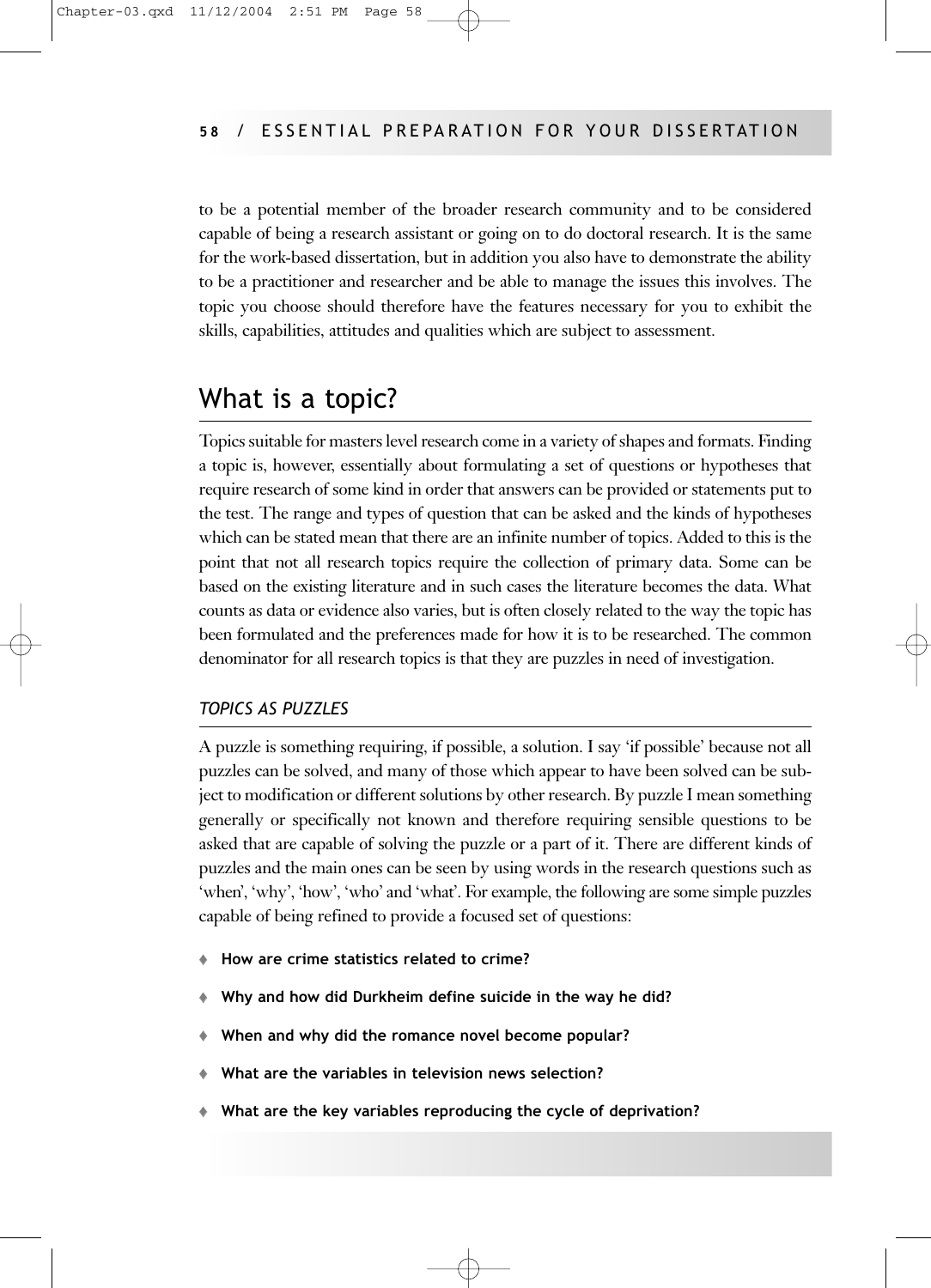We will shortly look at how to focus these general kinds of questions, but we will first look at the kinds of puzzles each exhibit. In Table 3.1, following Jennifer Mason's (1996) categorization of puzzles, we have identified five main types of intellectual puzzle which form the basis of research.

| Kinds of puzzle         | Description                                                                                                                                                                                                                                                                    |                                                   |
|-------------------------|--------------------------------------------------------------------------------------------------------------------------------------------------------------------------------------------------------------------------------------------------------------------------------|---------------------------------------------------|
| Developmental<br>puzzle | This is the how much of Y exists or why<br>did X develop?<br>Example: how and why did Durkheim define<br>social order in the way he did? And what<br>consequences have this had on the<br>development of sociology?                                                            | Descriptive and illuminative<br>research puzzles  |
| Mechanical<br>puzzle    | This is the how does X work?<br>Example: how are crime statistics compiled?<br>And how is crime defined and how does this<br>and the process of compiling the figures<br>create the statistics for criminality?                                                                |                                                   |
| Correlational<br>puzzle | This is the what, if any, relationship is there<br>between variable x and variable y? You are<br>attempting to identify if there is a relation-<br>ship, association or no relationship between<br>variables.                                                                  | Correlational and explanatory<br>research puzzles |
| Casual puzzle           | This is the why does (or strongly<br>influences) x cause y?<br>Example: among the many events which<br>occur daily, what variables influence the<br>selection of stories for inclusion in the news?                                                                            |                                                   |
|                         | And what is seen (definitional work) by news<br>selectors to count as newsworthy and why?                                                                                                                                                                                      |                                                   |
| Essence puzzle          | This is the why is X assumed?<br>Example: why is generality assumed to<br>be the gaol of science? And what would the<br>advantages be if this goal were put to<br>one side to describe the essential features<br>(essence) of phenomena rather than<br>trying to explain them? | Ethnomethodologica<br>research puzzles            |

#### TABLE 3.1 DIFFERENT KINDS OF PUZZLE

Source: Adapted from Mason, 1996.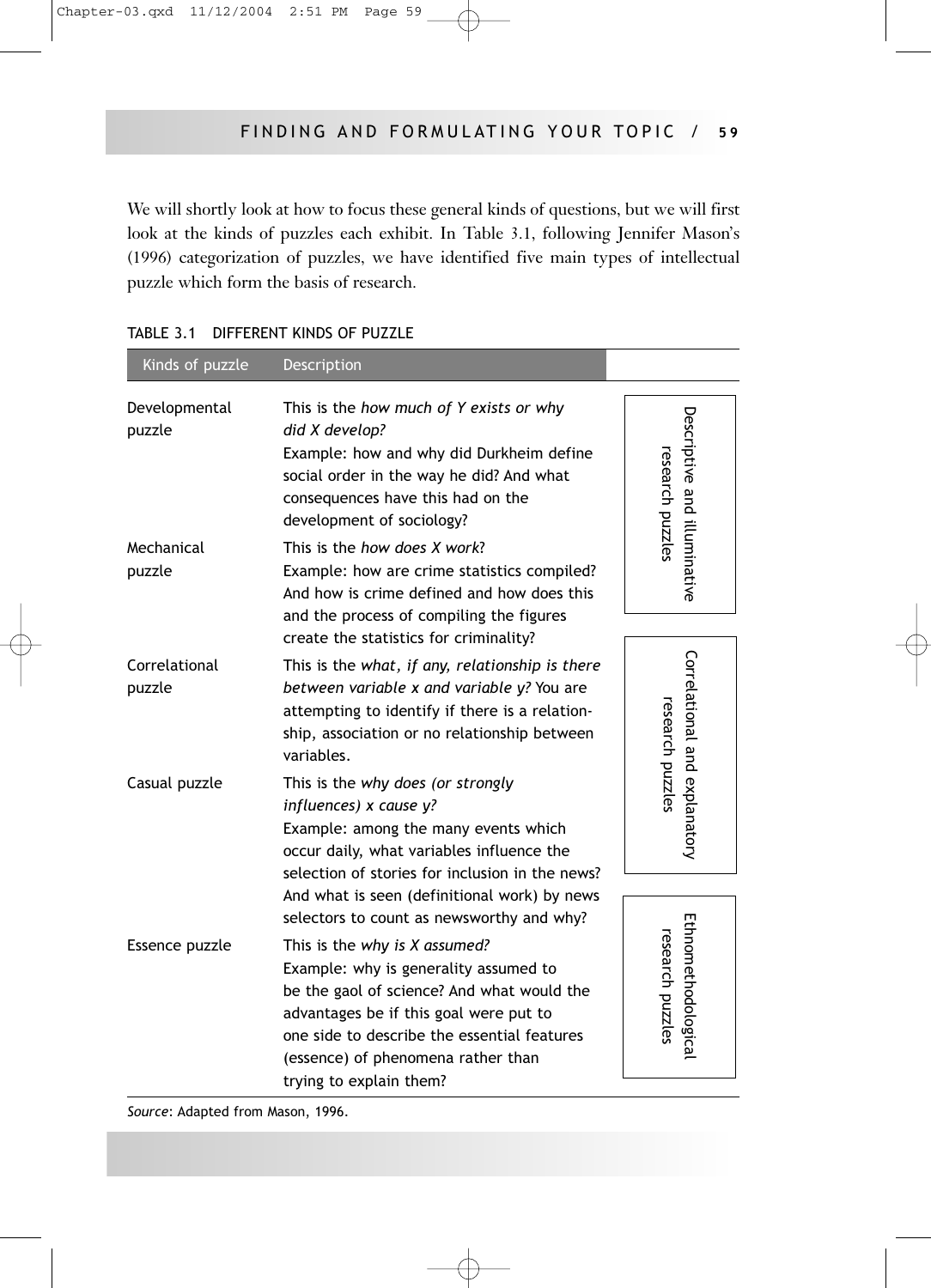#### 6 0 / ESSENTIAL PREPARATION FOR YOUR DISSERTATION



FIGURE 3.2 TOPIC PUZZLES AND INFLUENCES

We will look more closely at some real examples that illustrate the structure of these puzzles throughout this book. For now it is relevant to see how different kinds of puzzle give rise to many sub-puzzles due to the influence of history, context, comparison, concepts and political stance. In Figure 3.2 we can see the place of the different puzzles within the general scheme of a topic and I have attempted to indicate the different directions research may take as a result of these influences.

Figure 3.2 has been constructed from what Silverman (2000) suggests are the kinds of influences that can be used to sensitize you to various research issues. We have changed these a little and added 'conceptual language' and 'comparative studies' to his list, which are summarized in Table 3.2.

#### PUZZLES AS RIDDLES TO BE UNRIDDLED

One way of understanding puzzles is, according to Pertti Alasuutari (1995), to see them as riddles to be formulated and then to be unriddled – solved in some way. If we take this idea and synthesize it with Silverman's 'influences', then we have the basis for identifying a range of perspectives we may use when framing our topic. Hence, while I agree with Silverman, I would also recommend that these influences might be used to help you generate an understanding of a topic and then begin the processes of focusing in on a puzzle that has real researchability. Your focus may be on any one or a combination of the following: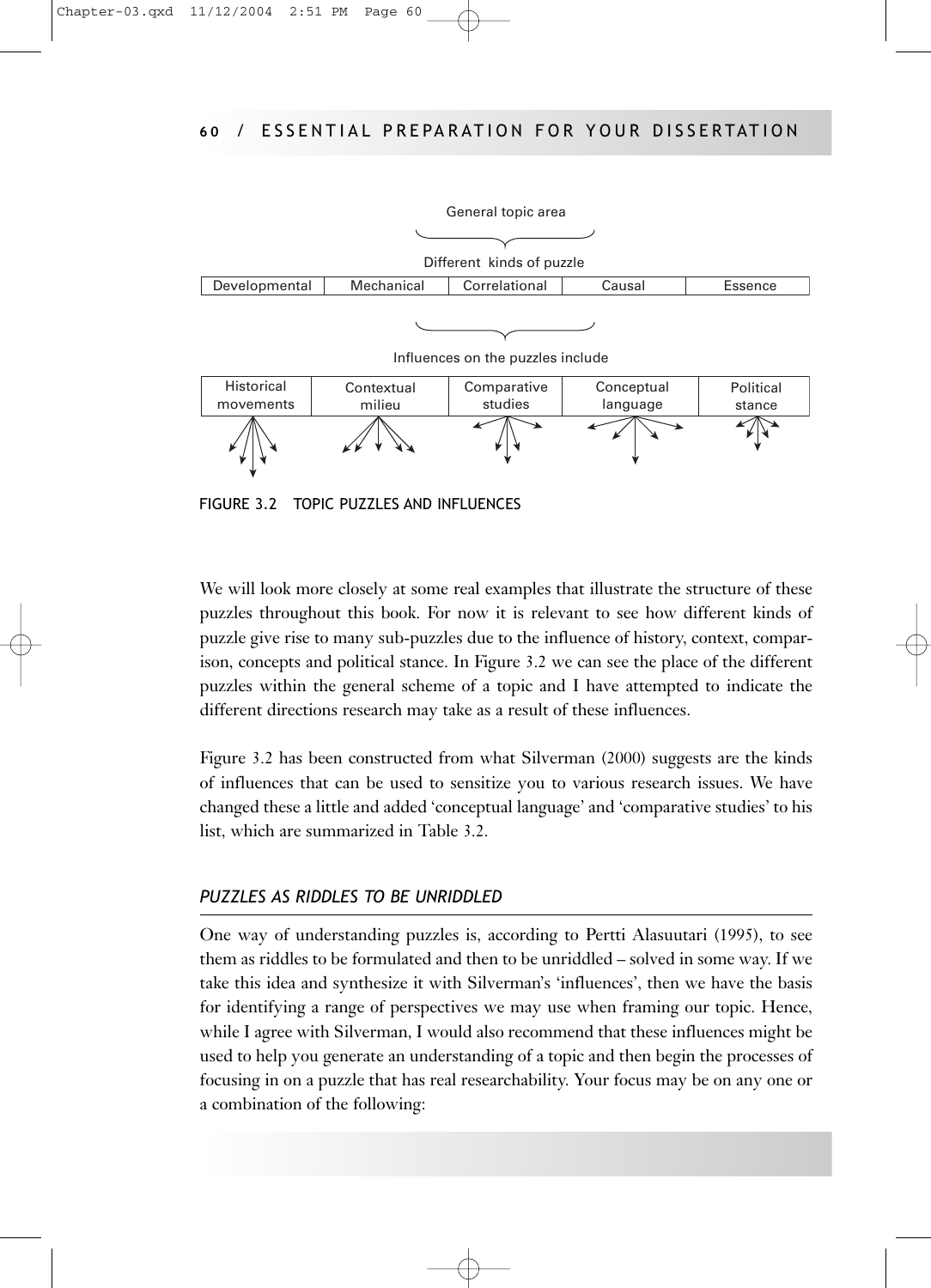# TABLE 3.2 SENSITIVITIES INFLUENCING RESEARCH TABLE 3.2 SENSITIVITIES INFLUENCING RESEARCH

| Sensitivity             | Amplification                                                                                                                                                                                                                                                                                                                                                                                                                                                                                                                                                     |
|-------------------------|-------------------------------------------------------------------------------------------------------------------------------------------------------------------------------------------------------------------------------------------------------------------------------------------------------------------------------------------------------------------------------------------------------------------------------------------------------------------------------------------------------------------------------------------------------------------|
| movements<br>Historical | research is often closely related to intellectual movements and counter-movements of the time in which it was<br>done, such as structural functionalism (1940s/50s), conflict structuralism (1960s/70s), symbolic interactionism<br>the historical origins of research puzzles and developments in knowledge can usually be traced and their<br>methodological assumptions identified as being, for example, foundationalist, positivist, anti-positivist.<br>(1960s), post-structuralism (1980s); and<br>main elements of this are:<br>The<br>$\widehat{a}$<br>ව |
| Contextual<br>milieu    | receiving the most attention. These are often expressed in general phrases that imply a contrast or/and development<br>contextual elements which sometimes influence research are the social, economic, political, technological and<br>legal variables deemed important at the time of the research. Within these are the policy movements which are<br>from a previous state such as 'post-industrial society', 'information society' and 'knowledge economy'.<br>The                                                                                           |
| Comparative<br>studies  | depending on the purpose and preferences of the researcher. Hence, 'mental illness' is not a phenomenon able to be<br>meta-theoretical studies to in-depth case studies, these kinds of categories result in different kinds of research<br>'Poverty', 'mental illness', immigration' and 'sexuality' are categorizations used in many research studies,<br>but have different uses based on different definitions, criteria and methodological approaches. From<br>uniformly defined, but is dependent on context and historically-rooted definitions.           |
| Conceptual<br>language  | languages made up of concepts intended to describe and sensitize us to different kinds of social dynamics. Examples<br>from the interactionist Erving Goffman include, 'stigmatization', 'presentation of the self', 'managing the self'<br>I 'degradation ceremony'. This language is the discourse of the perspective and provides, like the discourse<br>Different perspectives in the social sciences, such as symbolic interactionism and post-modernism, have<br>of other perspectives, a framework for understanding phenomena.<br>and                     |
| Political stance        | which attempt to explain 'inequality' as part of different forms of social organization, such as capitalism or patriarchy.<br>'inequality', 'discrimination', 'exploitation', and these are often seen as being a part of broader conceptual theories<br>A substantial amount of research is politically motivated and is aimed at revealing patterns of relationships such as                                                                                                                                                                                    |

 $\bigoplus$ 

 $\overline{\varphi}$ 

Source: Adapted from Silverman, 2000. Source: Adapted from Silverman, 2000.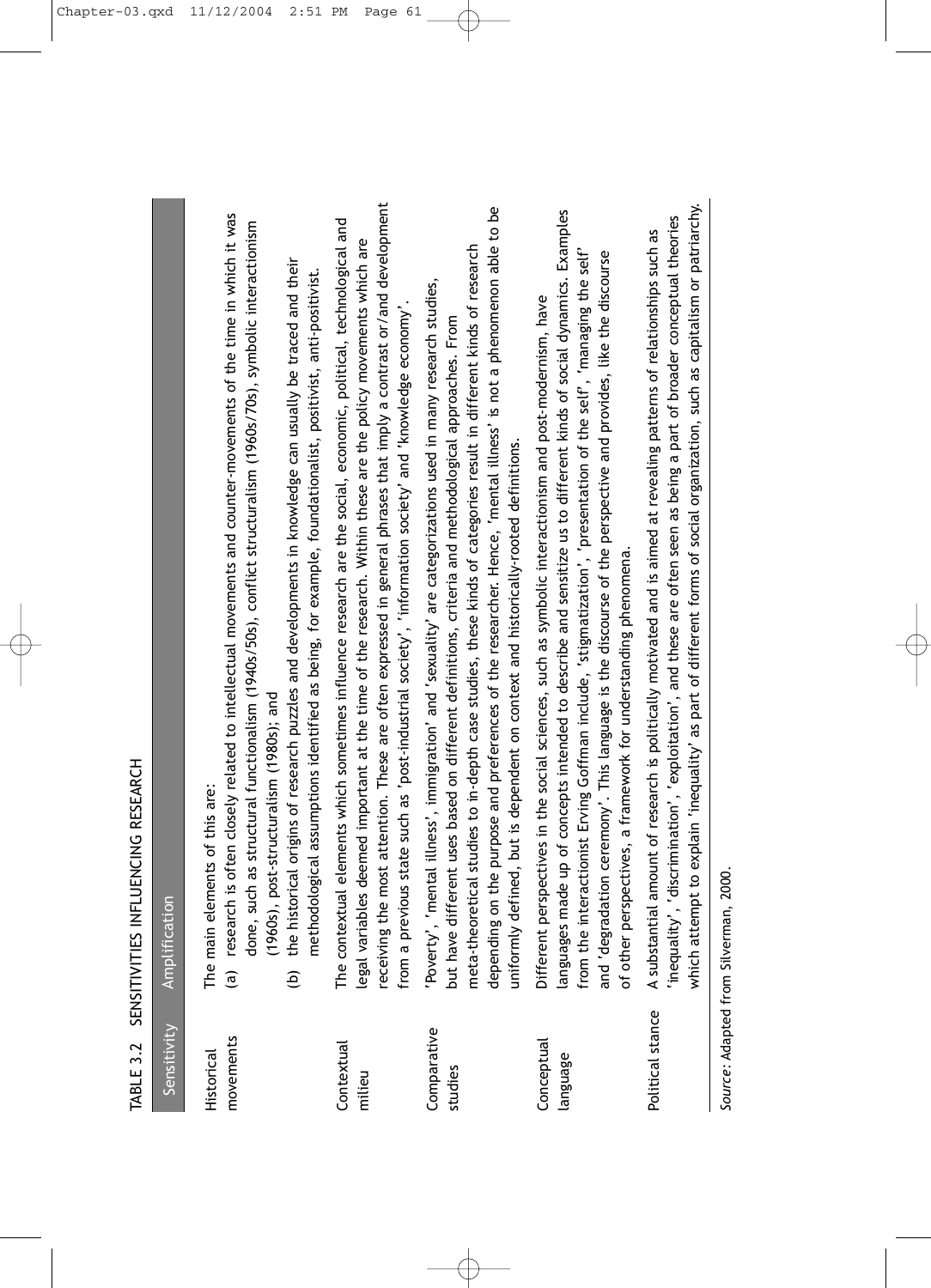#### 6 2 / ESSENTIAL PREPARATION FOR YOUR DISSERTATION

- $*$  the historical development and origins of a puzzle, revisiting the basic assumptions which were used and scrutinizing the data collected and interpretations made at the time, to identify alternative starting points and mis-interpretations of seminal works;
- ♦ the contextual milieu when the research on the puzzle was done, including cultural assumptions of the time, place and social group and on the use of various categorizations such 'political system' and contrasts categories used such as 'preindustrial and industrial' and 'primitive and advanced', to identify the influences of cultural assumptions on classifications, research design and interpretations;
- comparative studies and findings from the same and different disciplines done at different times using different approaches, to compare and contrast in order to identify gaps and possibilities for the further development of a particular study;
- ♦ the concepts used to describe and categorize phenomena such as 'alienation', 'power' and 'control', analysing how these have been defined and operationalized in different studies, and how they have framed and restricted paradigmatic understanding of a topic, to identify other definitions and situations where they can be employed to understand social situations and dynamics; and
- the political and ethical biases in research to identify preconceived assumptions and their consequences, of the ways in which topics have been selected due to their usefulness in demonstrating the validity of assumptions, to critically evaluate such demonstrations and suggest alternative approaches which are less value-laden and biased.

Sensitivities can be useful to place into context a problem you are considering. They can help you to start the process of scrutinizing the literature by asking questions such as: How are these concepts related?; What definitions have been proposed for this phenomenon?; and What standpoint has this research been done from?

# Basic advice on research topics

There are a number of points we can make at this stage to help you select an appropriate topic for your masters dissertation. The prerequisite to this advice is that whatever topic is finally chosen, it should be capable of resulting in a complete dissertation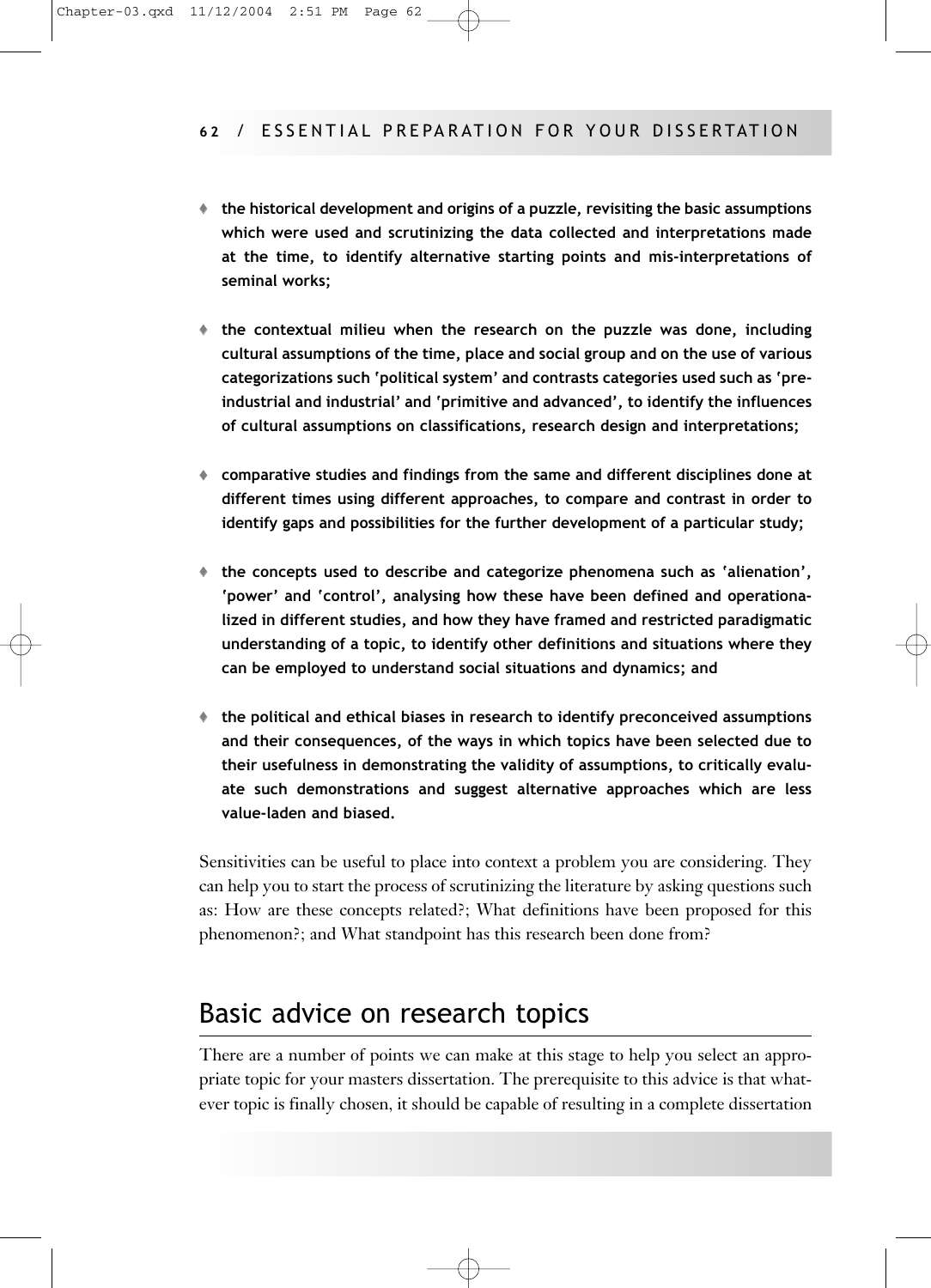Chapter-03.qxd 11/12/2004 2:51 PM Page

#### FINDING AND FORMULATING YOUR TOPIC / 6 3

in the time you have available. This may seem obvious, but many good ideas for a topic cannot be done in the normal period of time expected for a masters dissertation. Most topics will take a lot longer to research than most people initially estimate. A good rule of thumb is to estimate how long the research will take you, triple that estimate and then consult with your tutor who, you will find, will add more time on to it. Research is very time-consuming. So how do you find a topic capable of being done in six to nine months for a full-time student and 12 to 16 months for the parttime student? The six kinds of advice we offer you are:

- 1 The earlier you start the better.
- 2 Go from the general to the particular.
- 3 Avoid politicized topics.
- Be careful with personal issues.
- 5 Find the line of least resistance between A and B.
- 6 Airing your topic.

#### THE EARLIER YOU START THE BETTER

When is the best time to start thinking about and looking for a suitable topic? The answer is the earlier the better. The sooner you start to think about and investigate possible topics for research, the sooner you will decide on one and can begin to develop your research proposal. The earlier you select a topic, the more time you will have to do the research. This means you may be able to undertake research on a topic that requires slightly longer than another, or one you can investigate in a little more depth or use data collection techniques that are more sophisticated. As soon as you start your masters course, begin to think about and discuss with your tutors ideas for topics.

#### GO FROM THE GENERAL TO THE PARTICULAR

Think of the task of identifying a topic as a process of refinement. This will mean going from the general area in which you would like to do research to the particular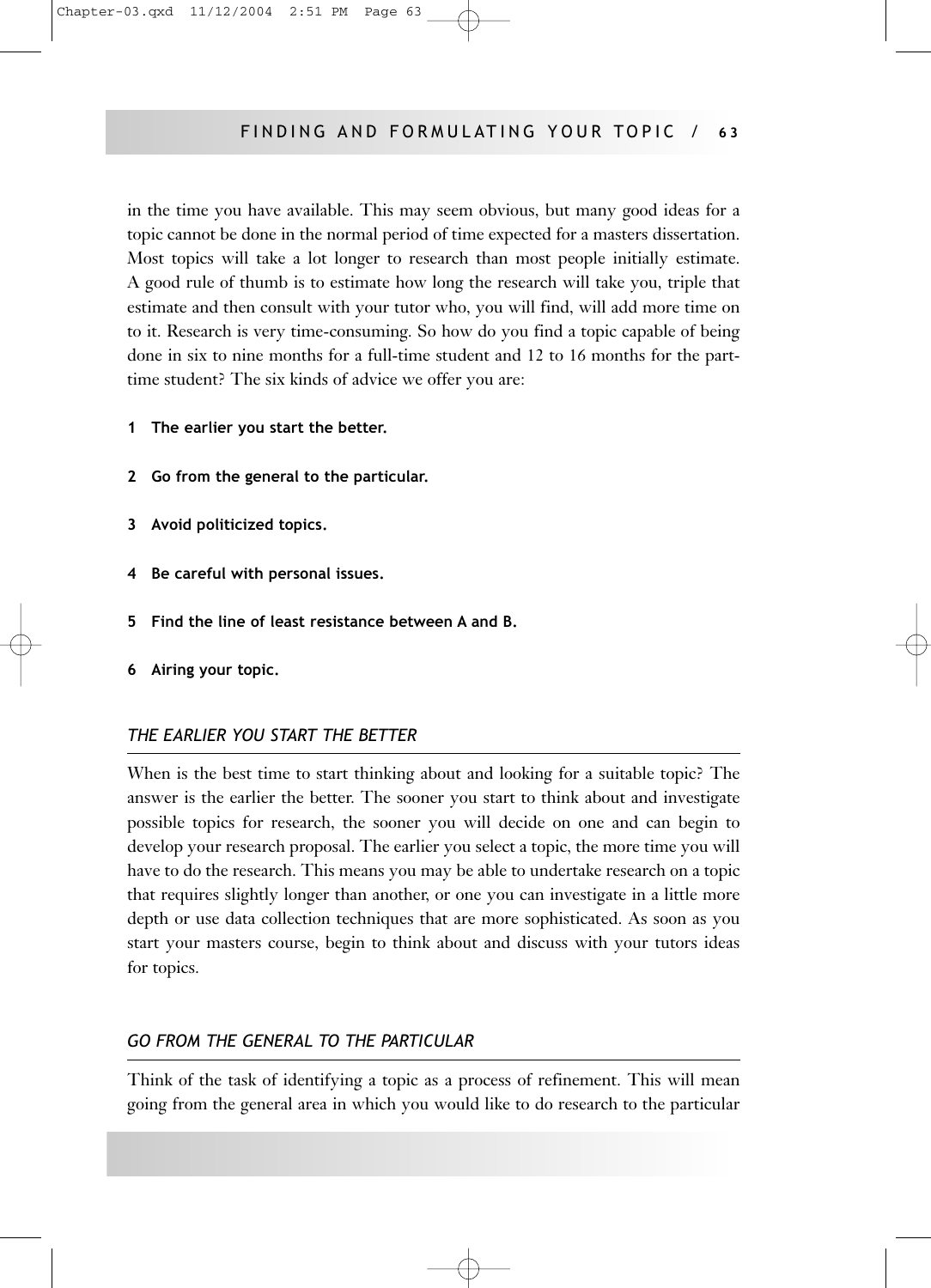#### 6 4 / ESSENTIAL PREPARATION FOR YOUR DISSERTATION

aspect that you can do research in. The general area can be something like, 'moral panics', 'construction of statistics', 'analysis of advertisements', 'history of science', 'experience of immigration' or whatever. These phrases are broad categories that can often be used to tell others, when they ask, what your research is about. They are the higher-level abstract designators that can be used to look for specific research questions which may have the potential for a masters dissertation.

If there is an area you have an interest in, then consult with your tutor and ask if they have any suggestions for specific research in that area. At the same time do some visualization of what a topic might look like in terms of what else can be done in the area and can form the basis for your research. This may mean reading some secondary sources on the area to get an overview of what has been done, what kinds of assumptions have been made and where the general interest in the area came from. Figure 3.3 shows what we mean by this using the example of 'moral panic'.

In this example we can see how the phrase 'moral panic' can be used to investigate its origins, previous uses and how it may be used to generate an idea for a topic. In particular it shows how we can begin to think about the necessary issue of the availability of sufficient data.

#### AVOID POLITICIZED TOPICS

What is your motivation for doing the research? Your primary motivation should be to acquire and develop your research skills and capabilities alongside the necessary attitude of reflection that will help you to demonstrate your research qualities. You should avoid topics that you want to use to demonstrate a political argument or forward a moral cause. As with personal issues, politicized causes as research topics are inherently problematic. They take with them motivations that have little to do with the research and more to do with providing evidence for the cause.

If you intend to do such research, be clear on your reasons and how you will ensure the validity and reliability of your research. For example, we recently had a student who wanted to investigate what are called 'holocaust denialists' arguments' on the Internet. These are individuals and groups who deny that the extermination of 6 million Jews (and others including gypsies, Catholics, homosexuals and trade unionists) in Nazi concentration camps ever took place. This is a topic fraught with emotion, politics and prejudices and because of this is a difficult one to research clearly in an objective manner.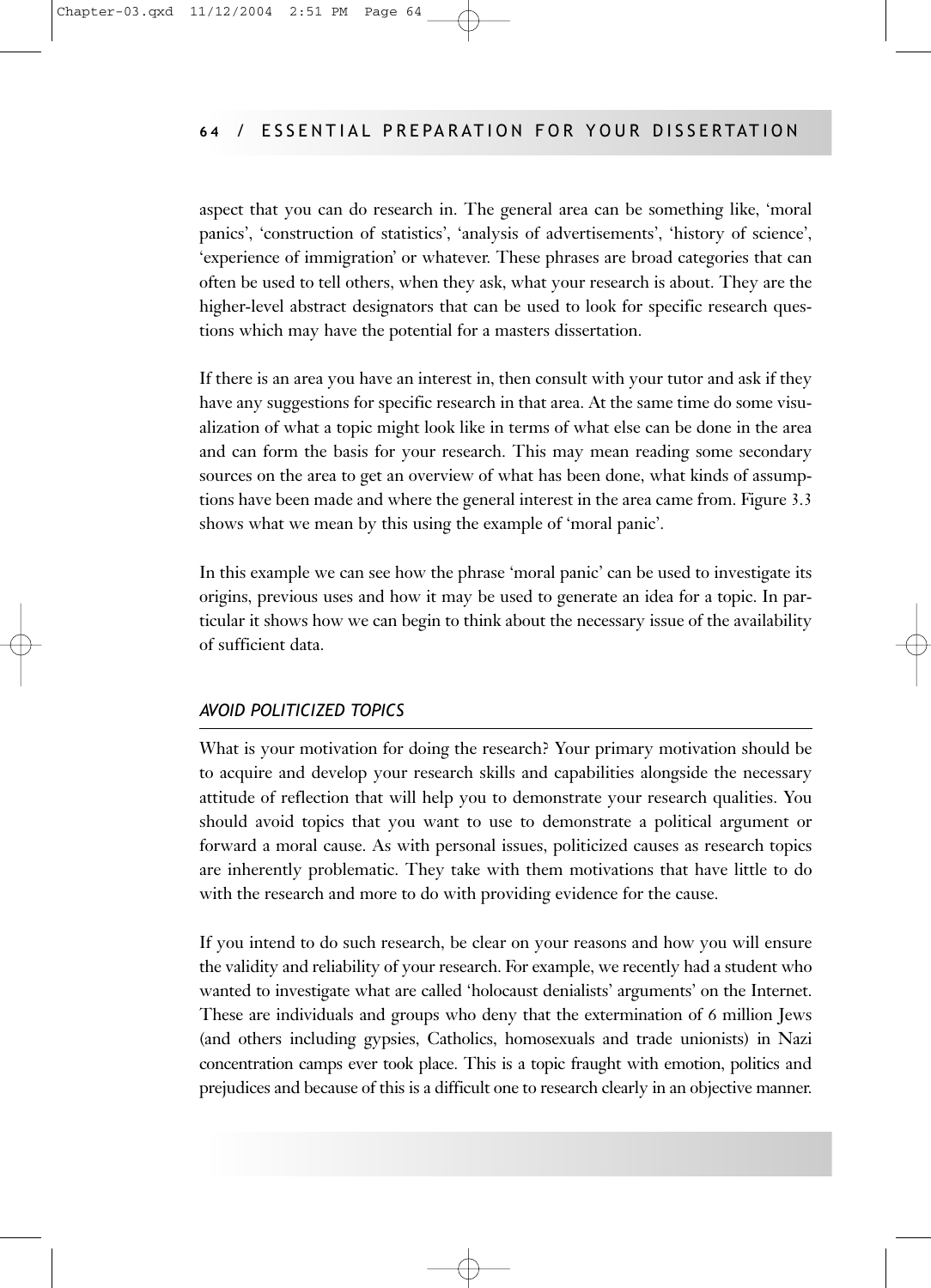



FIGURE 3.3 TOPIC ANALYSIS FROM THE GENERAL TO THE PARTICULAR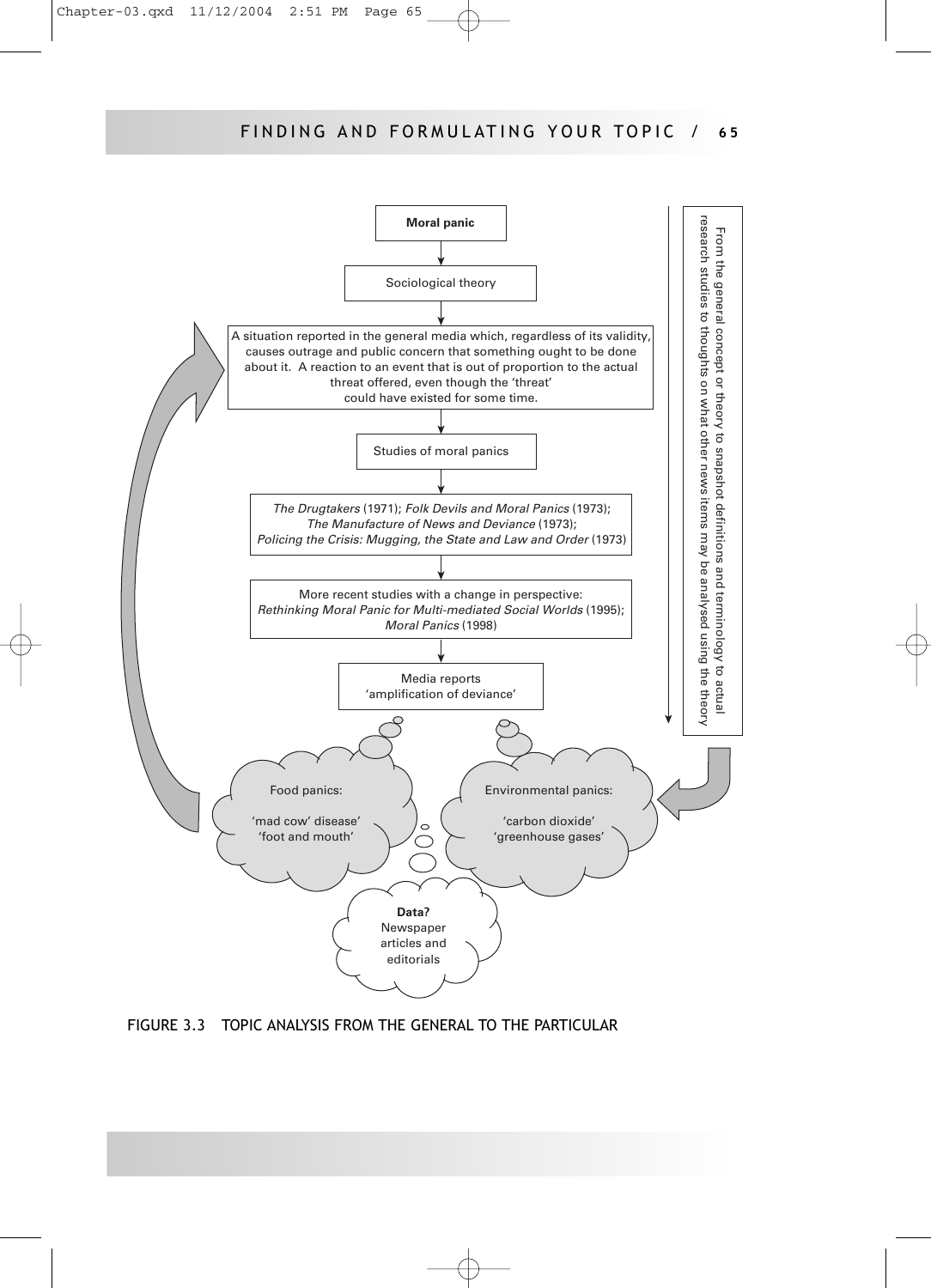#### 6 6 / ESSENTIAL PREPARATION FOR YOUR DISSERTATION

These problems were compounded by the student having a Jewish heritage and therefore the research committee of the university preferred her not to research the topic. However, because of the importance of the topic she was allowed to go ahead but under strict guidance from her supervisor, who insisted she took the denialist arguments seriously and took as her research puzzle the construction of their argument and compared these with the counter-arguments against the denialists to find out how something that had been historically documented and taken for granted could be challenged. Her dissertation became an investigation into argumentation and evidence, carefully analysing and describing the argumentative structures and use of evidence from opposing sides. She therefore looked carefully at the validity and reliability of historical evidence as a research puzzle and did not use any emotive language in her conclusions or allow her own (understandable) feelings to be expressed. This is the kind of topic that may be important to investigate but is very difficult to do in practice. You may wish to reflect on how you would have done such a project and what reasons you could give for going ahead despite the problems.

#### BE CAREFUL WITH PERSONAL ISSUES

If there is an issue you feel strongly about and have an 'axe to grind', do not choose this as your research topic. For example, euthanasia or abortion are topics which are embedded with substantial moral debates and from a research perspective will involve serious consideration of ethical issues. With such topics it would be difficult to start your research without a set of preconceived beliefs and attitudes toward the main issues.

This does not mean you should avoid research that involves moral issues. Topics such as poverty, abuse, adoption and the like are issued based. But this has not prevented many good research studies being done to clarify the issues, definitions or processes or to identify possible causes and consequences. Standpoint research – as it is called – is often the basis for social policy research and therefore has an important place in the social sciences.

#### FIND THE LINE OF LEAST RESISTANCE BETWEEN A AND B

If we take it that the objective of masters research is to produce a dissertation of sufficient quality to be deemed 'masters level' and that the means to this is doing research, then the less complex the research to be done the more likely it is that the dissertation will be done on time and to the required standard. This means selecting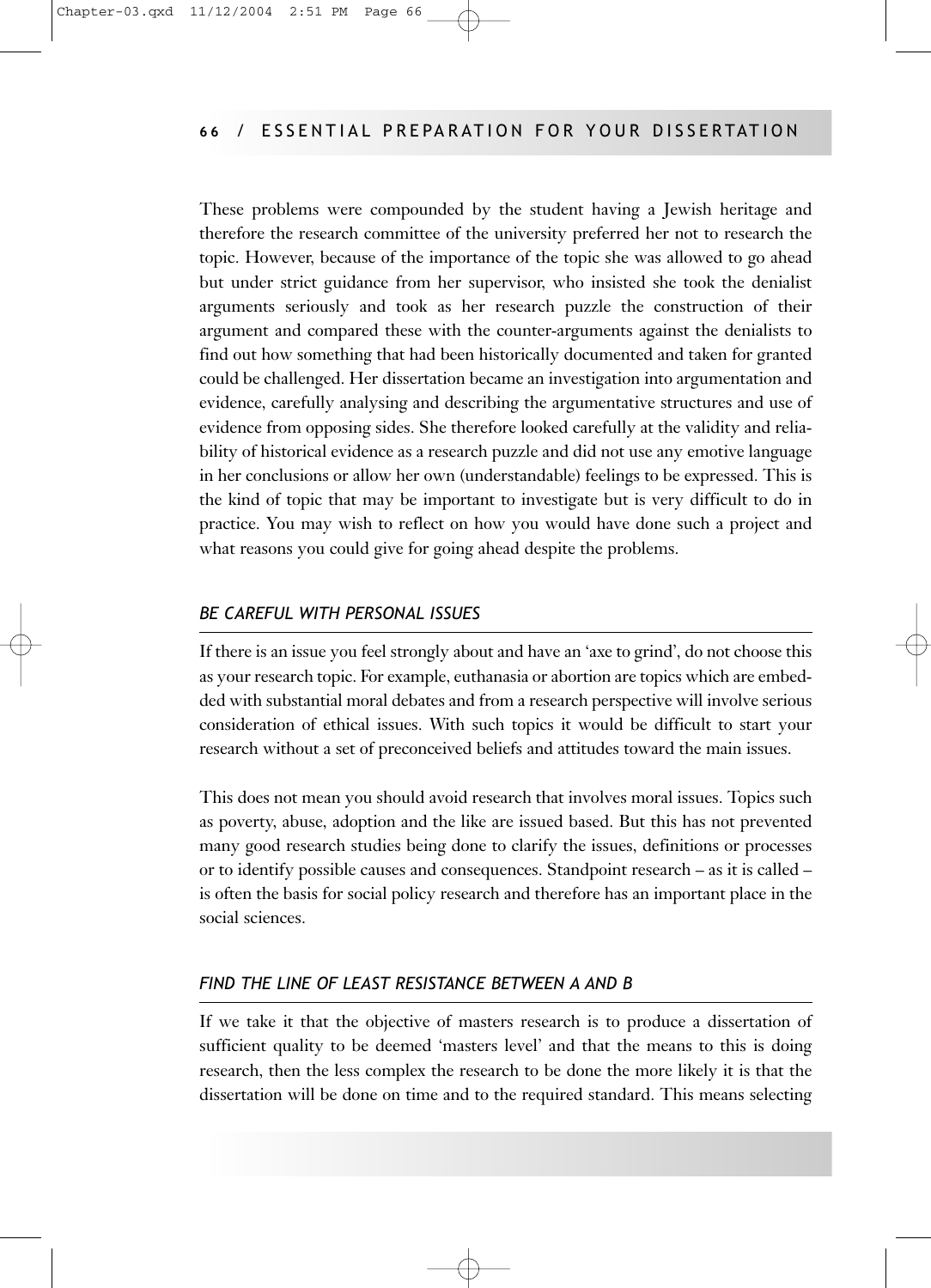a topic that can not only answer 'yes' to the following questions, but provides the simplest of routes to 'yes':

#### Is the data available?

Can you get access to the data?

#### Have you the skills to analyse the data?

Data for providing answers to your puzzle must be available. This means the data – whatever this is – must be 'out there' and be of the necessary kind. The sources of your data must be identifiable at the outset. You should be able to say what data is needed for your puzzle and why it is needed. Second, you need to be able to get access to the data. If you need responses from senior managers in the health services, what would make you believe they would be willing to fill in a questionnaire for you or even spend time allowing you to interview them? Third, do you know how you will manage and then analyse your data? Knowing that the kinds of data you need can be obtained is not enough; you also need to know how you will use this data to answer your research questions and/or test your hypothesis. If your statistical knowledge and skills are basic, quantitative data requiring analytical statistical techniques may not be a practical consideration.

If your time restricts opportunities to go into the field, you may consider doing a topic that suits your situation. This means looking for a puzzle in a topic area that can be done using desk-based research. This could be the analysis of a debate in the social sciences, the testing of criteria used to evaluate an Internet-based information source, the study of extracts of conversation or a media production. You will still need to search and review the literature, design instruments for the collection of your data and identify suitable techniques to analyse it. This is not a simpler strategy for doing your research, but one among the many alternatives open to you.

#### AIRING YOUR TOPIC

Each discipline in the social sciences seems to have its own preferences on what constitutes an appropriate way to do research and this often influences the kinds of topic expected from masters students. Be prepared for some degree of disciplinary and departmental opposition from some of your tutors. If you are studying in a department known for its quantitative research, then expect your tutors to express this when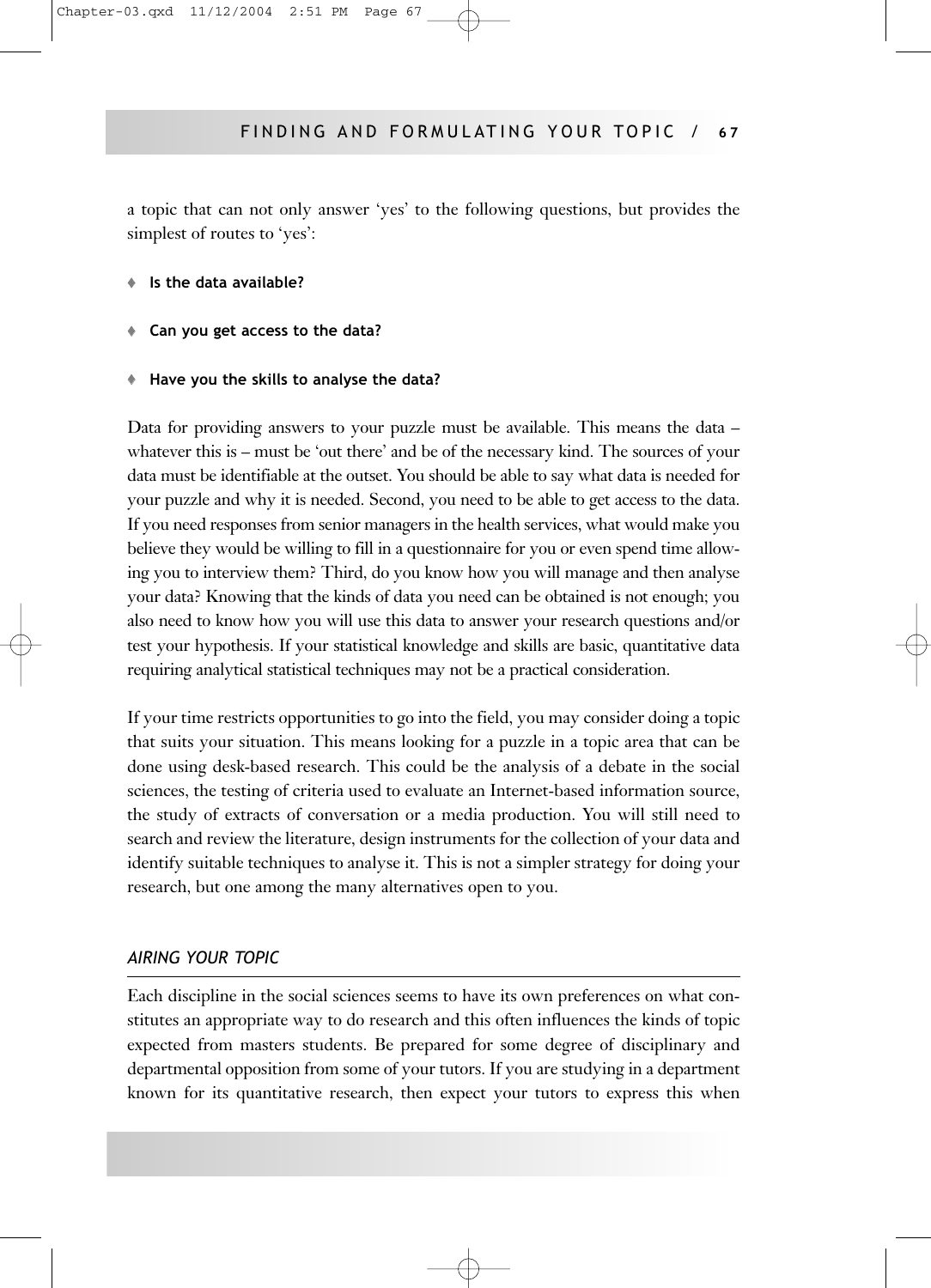#### 6 8 / ESSENTIAL PREPARATION FOR YOUR DISSERTATION

evaluating your research suggestions. But do not be afraid to put forward a topic and methodology that differs from the norm. Many interesting pieces of research, at all levels, were initially seen as deviations from the expected. If you follow this track, of pushing at the boundaries, then be prepared confidently to justify your topic using sound argument and evidence.

# Sources for generating ideas

There are many sources you can use to begin generating ideas for your research. This process may even begin before you go to university to do your masters degree, and in Chapter 1 we made some observations about this that are also relevant here. Do not expect a sudden creative vision that leads to your research topic. Bright ideas for a topic are usually the outcome of research and reflection. Typical sources for initial ideas include the following:

- ♦ Taught modules you are doing on your course. Have you covered a topic that interested you, which you would like to look at in more detail?
- ♦ Has a tutor mentioned a research study that you found interesting, even puzzling, that you feel needs questioning?
- ♦ If you are doing your masters as part of a professional qualification, look in the profession's journal to see what the current issues and concerns are and if these have a research possibility.
- ♦ At work, if your research is to be work-based, what are the main issues, development needs and management problems that require some research?
- ♦ Have you listened to a visiting speaker to your department who talked about a project that may have other possibilities?
- ♦ Are you interested in particular phenomena that you cannot find much about in the library?
- ♦ Have you observed a pattern of behaviour you found interesting or perplexing and would like to find out more about?
- What projects are staff working on; do these interest you?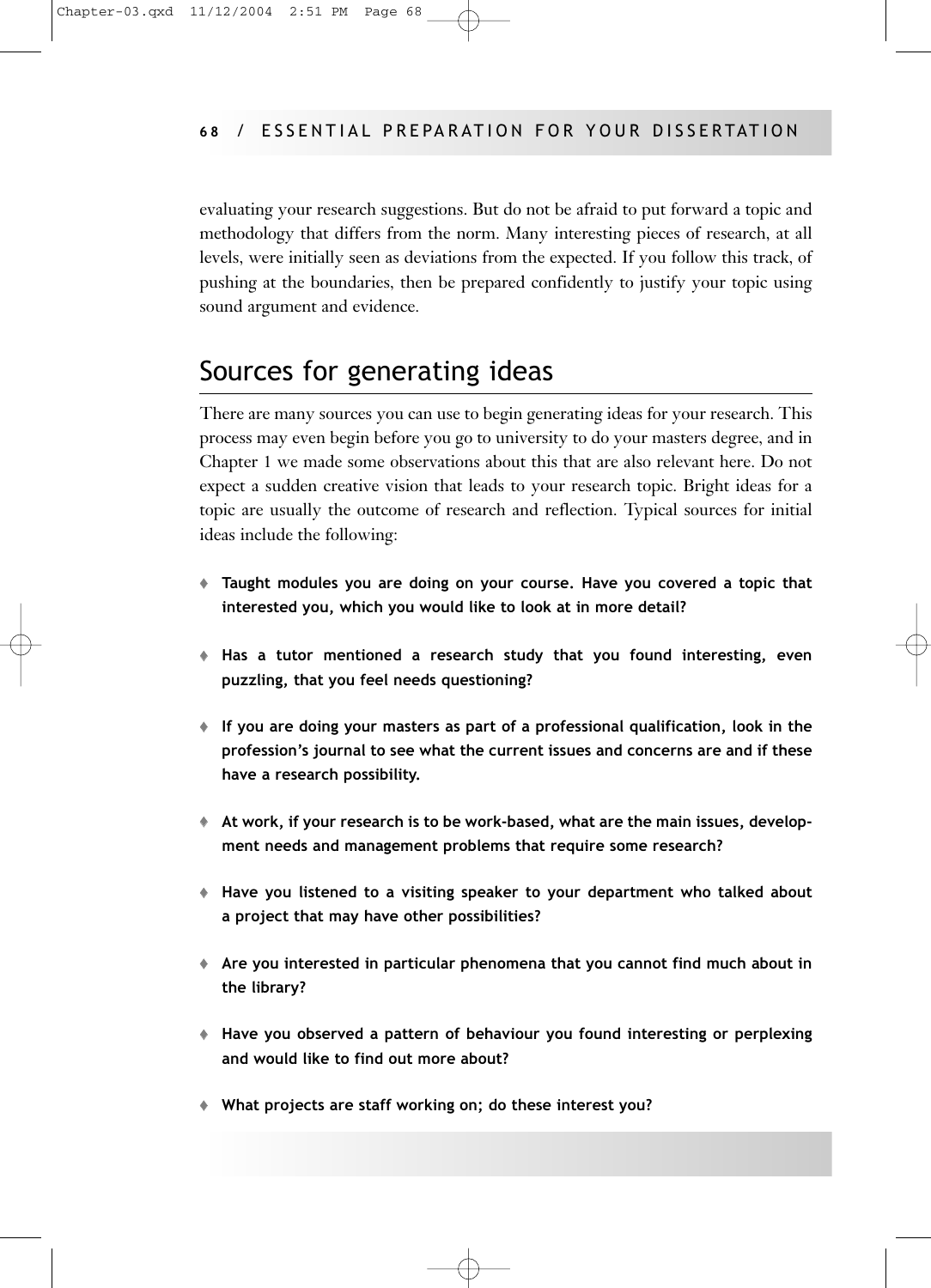# Analysing the possibilities of a topic

Once you have an idea for a topic and have discussed this with your tutor(s), you need to go to the library and investigate its possibilities. This means identifying sources of information, obtaining some literature and subjecting it to an initial scrutiny. The main stage in this part of the process is the initial search and review of the literature to identify research possibilities.

#### THE INITIAL SEARCH AND REVIEW OF THE LITERATURE

Use the library and not the Internet to plan an indicative search of the available literature. This is the literature that is in your library or available in electronic format – literature that can be obtained within a couple of days. In Chapter 6 we show you how to do a comprehensive search and review of the literature. If, however, you already have an advanced understanding of the topic area, then use the following books to ensure that you have the necessary skills for bringing your knowledge of the literature up to date:

Doing a Literature Search: A Comprehensive Guide for the Social Sciences (Hart, 2001).

Doing a Literature Review: Releasing the Social Science Imagination (Hart, 1998).

At this stage of your research you should be doing a reconnaissance of the library. Do not aim to define your main concepts or formulate clear research questions, but enjoy the freedom you have to explore the possibilities for your topic. This means looking to provide overviews that help you to have a basic understanding of two sets of questions. The first set is about the topic area itself and the second about the methods that have been used to do research into the topic area.

#### Topic questions

Once you begin to obtain some of the literature – books, articles and reports – subject it to a brief speed read. You are not looking to make copious notes on the details from individual books or articles, but to get an overview of the context of your topic. Look in your search for literature that provides initial answers to the following kinds of questions: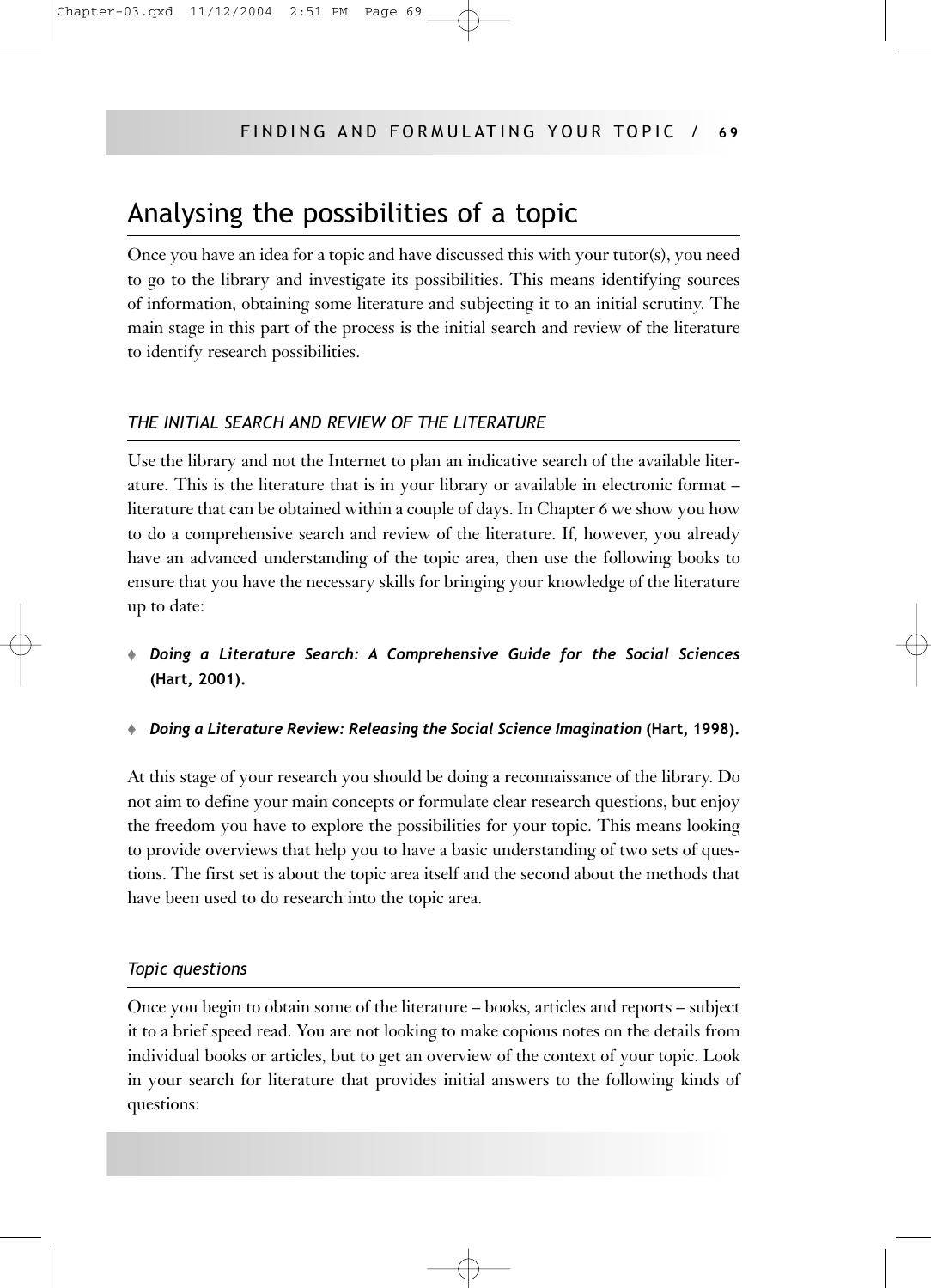#### 7 0 / ESSENTIAL PREPARATION FOR YOUR DISSERTATION

- What are the key texts and authors on the general topic area?
- What concepts and theories have been used on the topic?
- What is the history of the topic?
- What kinds of arguments are there about the topic?

Even a rudimentary understanding of the origins and context of the topic will enable you to start thinking about the possibilities for your own research. It will provide you with research themes and issues which have been developed and debated by researchers in the topic area. With this knowledge as your frame of reference you can begin the work of looking for a topic that has a research focus. This may mean developing a piece of research that has already been done or analysing contributions to a debate about the topic.

#### Methodology and data questions

By looking at the research elements of studies you obtain, you are aiming to understand how the studies were done and, if possible, what kinds of methodological approaches (that is, quantitative or qualitative) and assumptions were used. The kinds of questions you need to be asking are:

- ♦ Has anyone else done research on this topic?
- If so, how?
- What research questions did they ask?
- Did they use an hypothesis?
- What methodology and data collection tools did they use?
- ♦ What did they find?

Do not worry if you find that someone else has done research on a topic you have in mind to do. It is often possible to deconstruct existing research, to critique it and find ways of developing it in ways different from the original. The social sciences have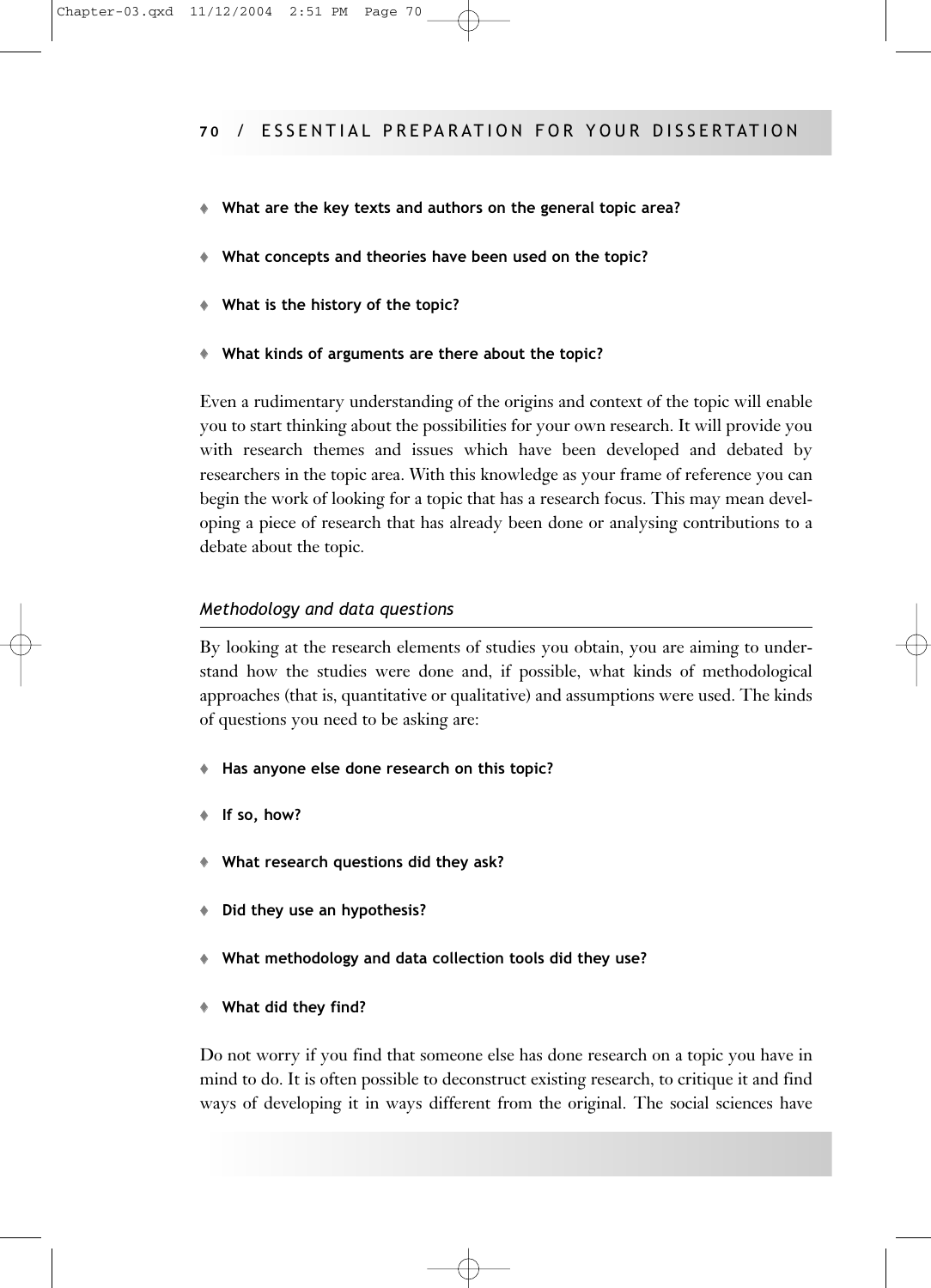many examples of this process. For example, sociological research into the phenomenon of suicide has its origins in the seminal study by Emile Durkheim, but many others have been done since, each exhibiting a different approach. Some of these can be seen in Figure 3.4, which indicates the range of different approaches that have been used from Durkheim's original positivistic approach to interpretivist, ethnomethodological and conversation analysis.

#### Validity and reliability questions

Although most research in the social sciences is valid and honest, some of it has dubious foundations. As with all forms of research, including that done in the physical sciences, there is a degree of unsubstantiated generalization, political and ethical bias and, on rare occasions, fraud. The two classic cases of the latter are the work of Cyril Burt on intelligence (Beloff, 1980) and the work of Bruno Bettelheim (1976) on the psychology of fairytales. Both exemplify how a person can reach the top of their profession, receive numerous accolades yet, as in the case of Burt, base his work on nonexistent research, while Bettelheim gained fame by plagiarizing the work of another.

Do not assume that because a piece of research has been published or has attracted attention that it is valid and provides a solid foundation for your research. This does not mean you use extreme scepticism, but exercise moderate scepticism when you come across something that is taken for granted as *knowledge* or *fact*. Remember to ask your tutors about the research you find in the literature, especially about what they know of its origins and how it fits into the broader context.

#### WHERE YOU SHOULD NOW BE

Your reconnaissance of the literature in the library should have given you sufficient information, such as the names of authors, words and phrases used to describe the topic, and an understanding of the structure of knowledge on the topic. In Table 3.3 the essential information and knowledge that you will obtain from your initial search and review of the literature is summarized.

While Table 3.3 shows you the range and kind of information you will gather during an initial search of the literature, Figure 3.5 shows a simplified map of the main questions, concepts, methodological assumptions and methodological approaches for the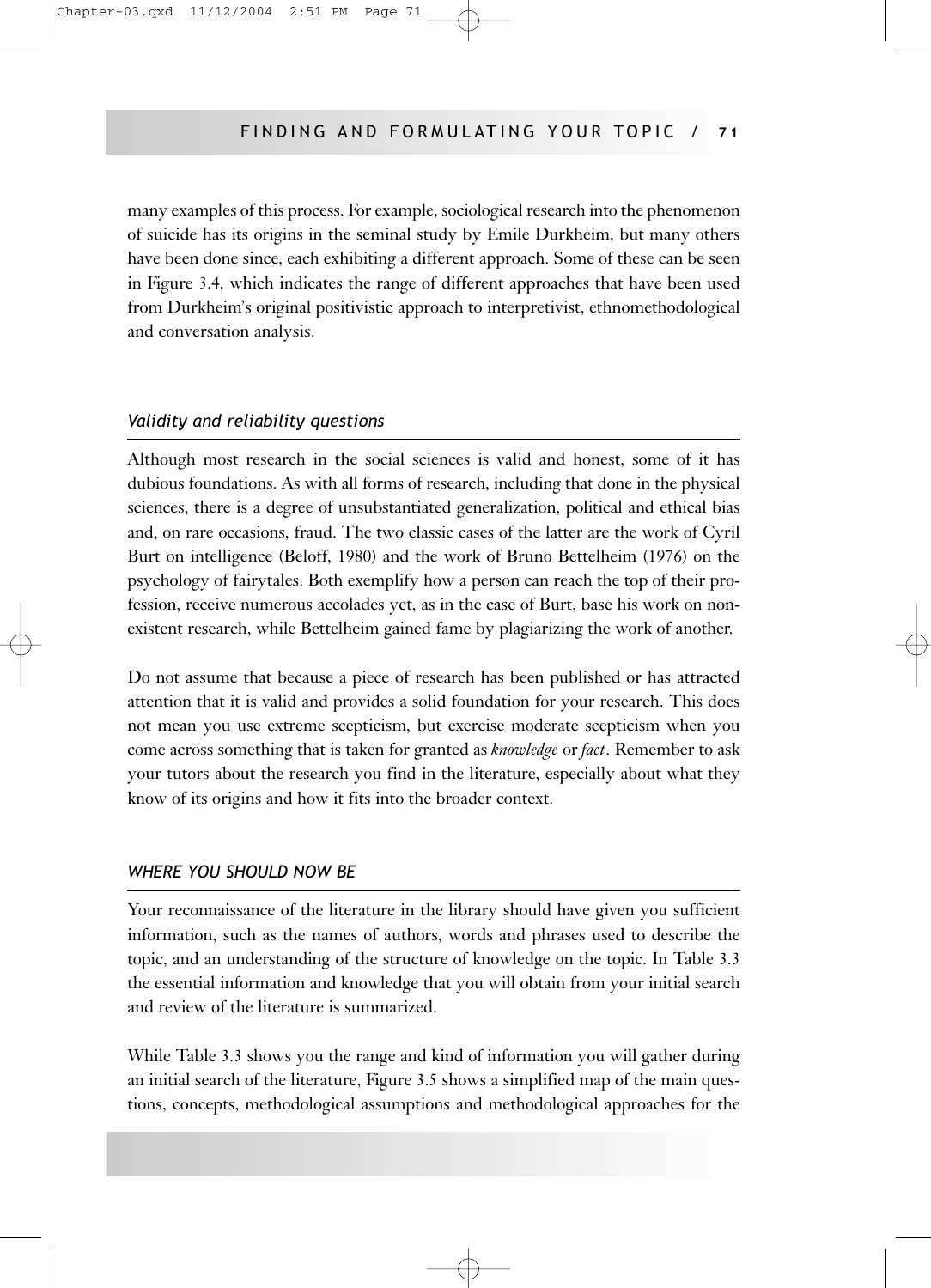

 $\displaystyle \bigoplus$ 

# FIGURE 3.4 SOCIOLOGY AND SUICIDE: SAME GENERAL TOPIC, DIFFERENT WAYS OF RESEARCHING IT FIGURE 3.4 SOCIOLOGY AND SUICIDE: SAME GENERAL TOPIC, DIFFERENT WAYS OF RESEARCHING IT

**Seminal study** Durkheim (1897) *Suicide*

Seminal study

Durkheim (1897) Suicide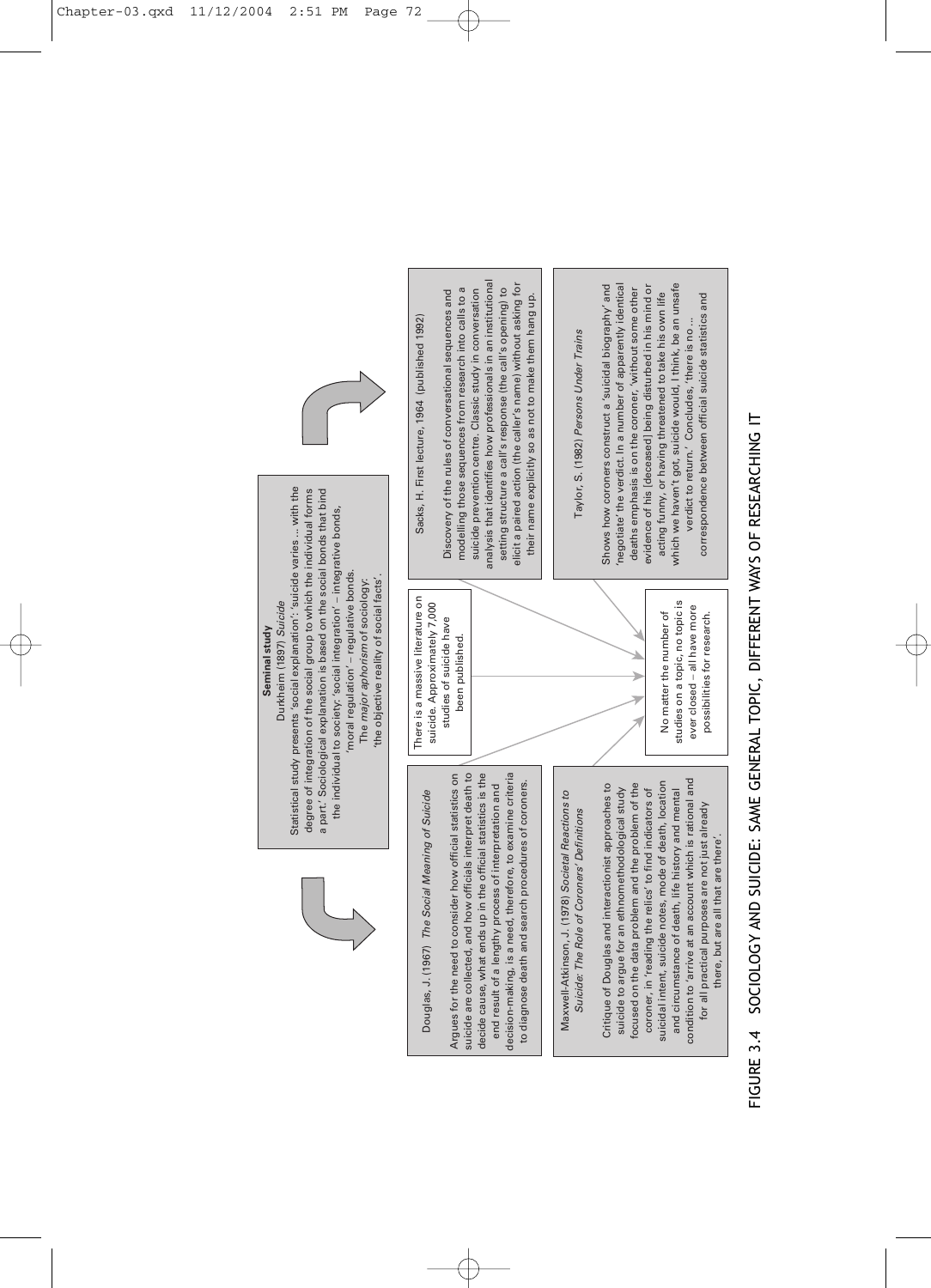$\oplus$ 

#### TABLE 3.3 OUTCOMES FROM AN INITIAL SEARCH AND REVIEW OF THE LITERATURE

| Outcomes                                                                                                                                                                                                                                                | Questions                                                           |
|---------------------------------------------------------------------------------------------------------------------------------------------------------------------------------------------------------------------------------------------------------|---------------------------------------------------------------------|
| An initial bibliography of texts on the topic.<br>A list of the key authors on the topic.                                                                                                                                                               | What are the key texts and<br>authors on the general topic<br>area? |
| A list of the main concepts used in works on the<br>topic.<br>A list of the main theories used by individual and<br>groups of authors to account for the topic.                                                                                         | What concepts and theories<br>have been used on the topic?          |
| The origins and seminal works that gave rise to and<br>initially defined the topic.                                                                                                                                                                     | What is the history of the<br>topic?                                |
| The historical development of the topic in terms of<br>arguments and debates over theories, concepts and<br>data. This includes the different perspectives, stand-<br>points and approaches which have been taken to<br>frame and understand the topic. | What kinds of arguments are<br>there about the topic?               |
| An understanding of how others have designed their<br>research to investigate an aspect of the topic.                                                                                                                                                   | Has anyone else done research<br>on this topic? If so, how?         |
| A list of research questions which have been asked<br>and an understanding of what has been considered<br>important within the topic for research.                                                                                                      | What research questions did<br>they ask?                            |
| Identification of hypotheses which have been con-<br>structed and tested and how they were tested using<br>what kinds of evidence.                                                                                                                      | Did they use an hypothesis? If<br>so, what type?                    |
| An initial understanding of the methodological<br>assumptions which were used and preferences for<br>particular methodological approaches (quantitative<br>or qualitative). An understanding of the main data<br>collection tools commonly used.        | What methodology and data<br>collection tools did they use?         |
| Lists of key findings from the main research studies.<br>These can be used to make comparisons and identify<br>gaps and need for further developments of particular<br>studies.                                                                         | What did they find?                                                 |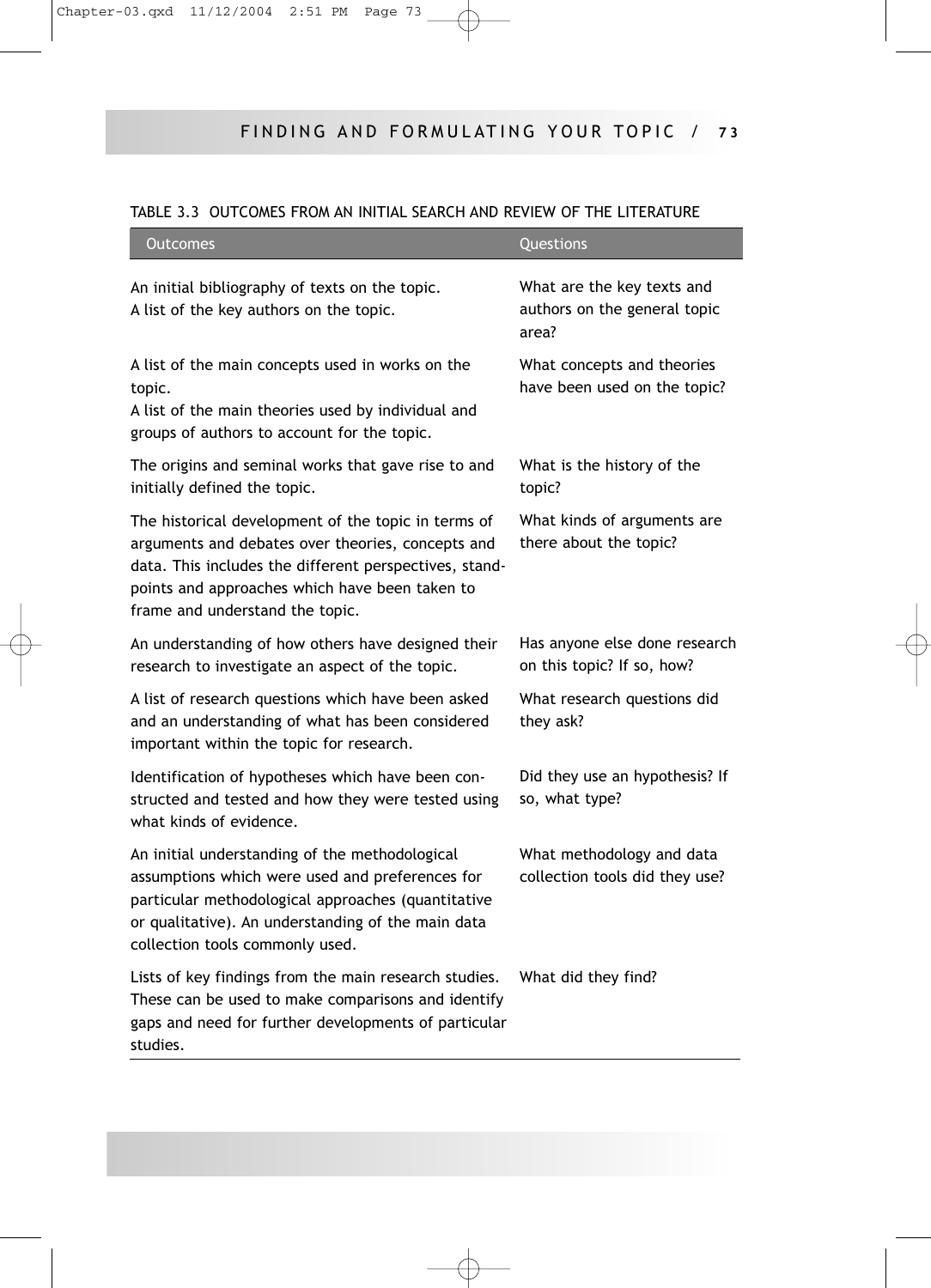

 $\oplus$ 

 $\phi$ 

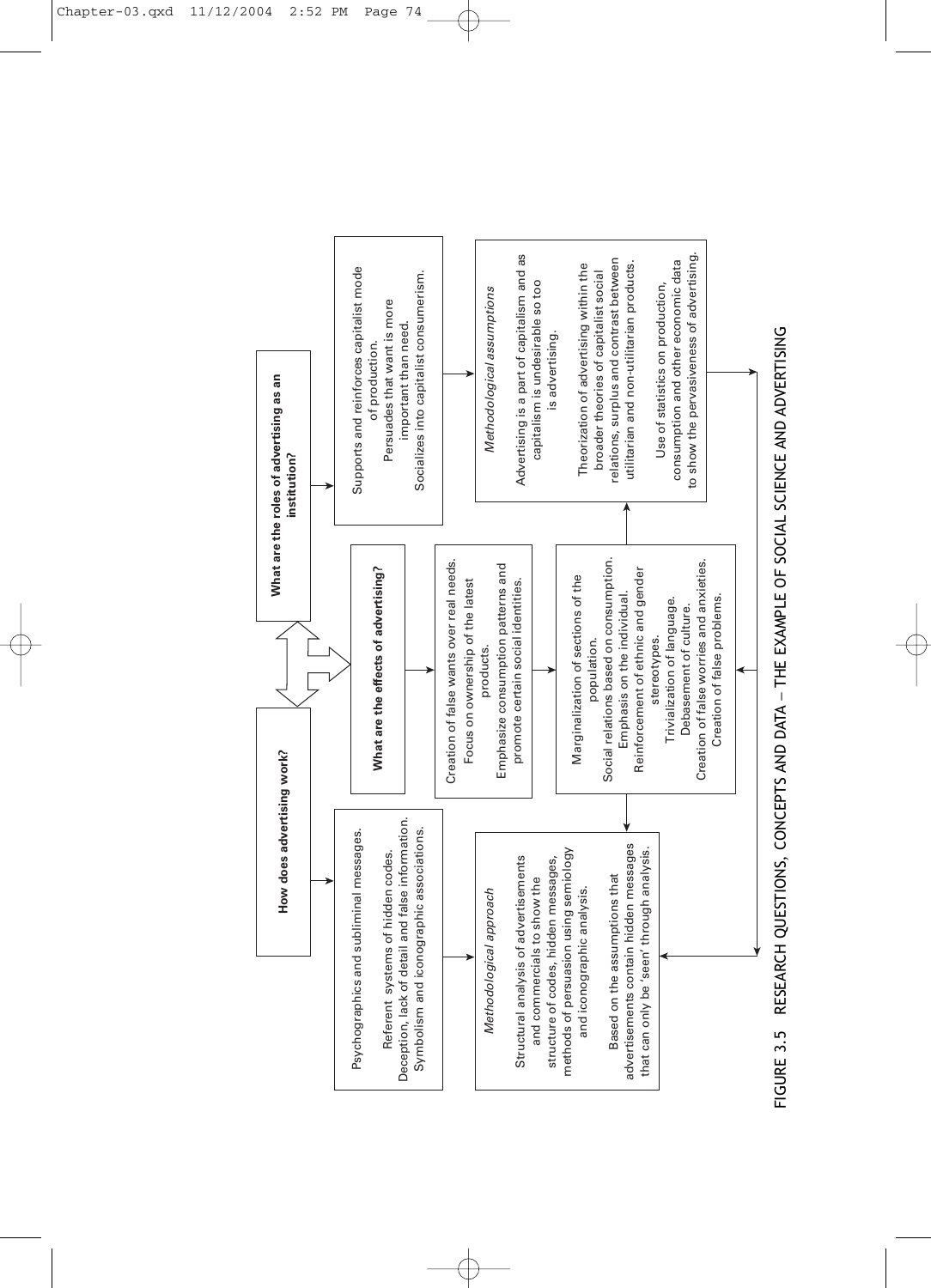social science treatment of advertising. Figure 3.5 is intended to demonstrate how you can use diagrammatic representations of a topic to summarize key concerns, the research questions that have been asked and also to begin the task of identifying the methodological assumptions used for research into a topic.

#### USE REFERENCE AIDS

It can be useful to have at hand a selection of reference tools. These may be social science dictionaries and encyclopaedias which will help you to find quickly short summaries and definitions of key concepts and theories. Useful reference sources which you will normally find in most academic libraries include the following and are often quicker to use than electronic sources you find on the Internet:

- ♦ The Blackwell Dictionary of Twentieth Century Social Thought (Outherwaite and Bottomore, 1993).
- The Social Science Encyclopaedia (Kuper and Kuper, 1999).

Your lists of words, phrases and definitions will be of use when you need to search and review the literature in more depth. This will be when you have decided on your specific research problem and have written your research proposal.

# Risking a poor choice of topic

We outlined some of the misconceptions about masters topics at the beginning of this chapter; here we want to draw your attention to some of the ways in which students in the past have made some basic mistakes when selecting their research topic. The following are some of the ways in which you can engender a high level of risk into your research with the probability that it will fail.

#### Risky behaviours **Implications**

Choose a topic in a hurry  $\quad \blacklozenge$  With no or little analysis of the practicalities of researching a topic you may face far too many unanticipated problems to deal with in the time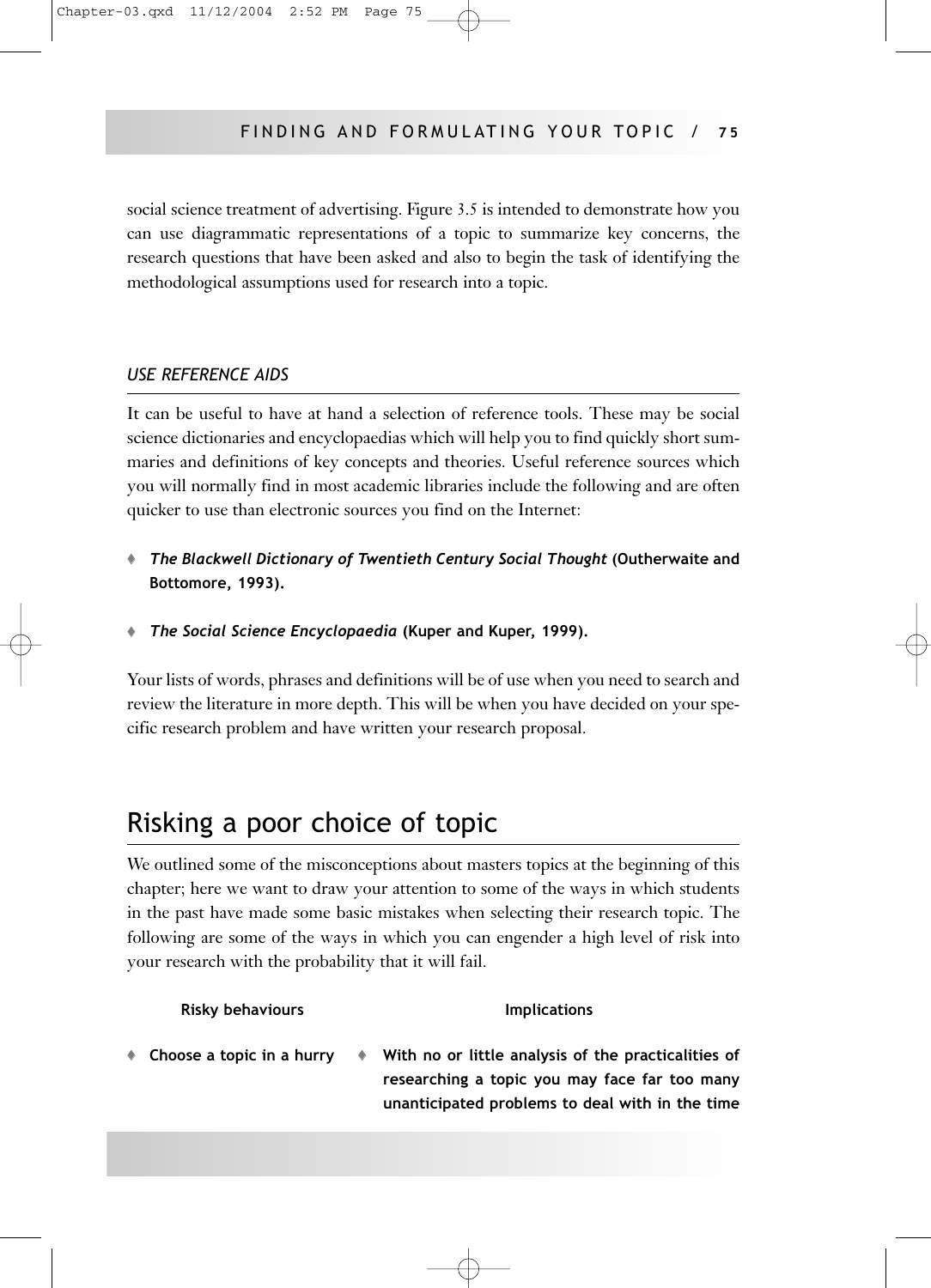#### 7 6 / ESSENTIAL PREPARATION FOR YOUR DISSERTATION

you have available. Topic analysis will identify most of the issues and problems you are likely to face in your research — this is why you need thoroughly to analyse your topic before you start.

- Select the method  $\qquad \quad \ast \quad$  Methods of data collection and analysis should before the topic be appropriate to the topic and not the other way round. You may be good at statistics or talking to people, but these should not be the first criteria for selecting a suitable research puzzle. The puzzle should be clearly formulated before you select data collection methods, otherwise you will be introducing a bias into your research equivalent to selecting a topic because it fits in with your political view of the world.
- **Procrastinate for months**  $\bullet$  **Doing little by dallying over possible topics wastes** over different topic ideas the valuable time you would otherwise be using to get on with your research. If you cannot make a decision, then take direction from your supervisor and stick to the decision they recommend.
- ♦ Generalize about your ♦ Vague and generalized ideas will lead to vague and topic problematic research. The broader the research idea, the more work it will involve to manage. The narrower your topic puzzle, the more likely it is that you will be able to identify precisely what you will need to do to finish your research in the time available.
- Ignore the basic criteria  $\quad \bullet$  If you do not know what kinds of data are needed, then you will not know if you can get access to them or how to analyse them. Ensuring that you know the answers to these questions is equivalent to knowing where you are going before you set out on your research journey.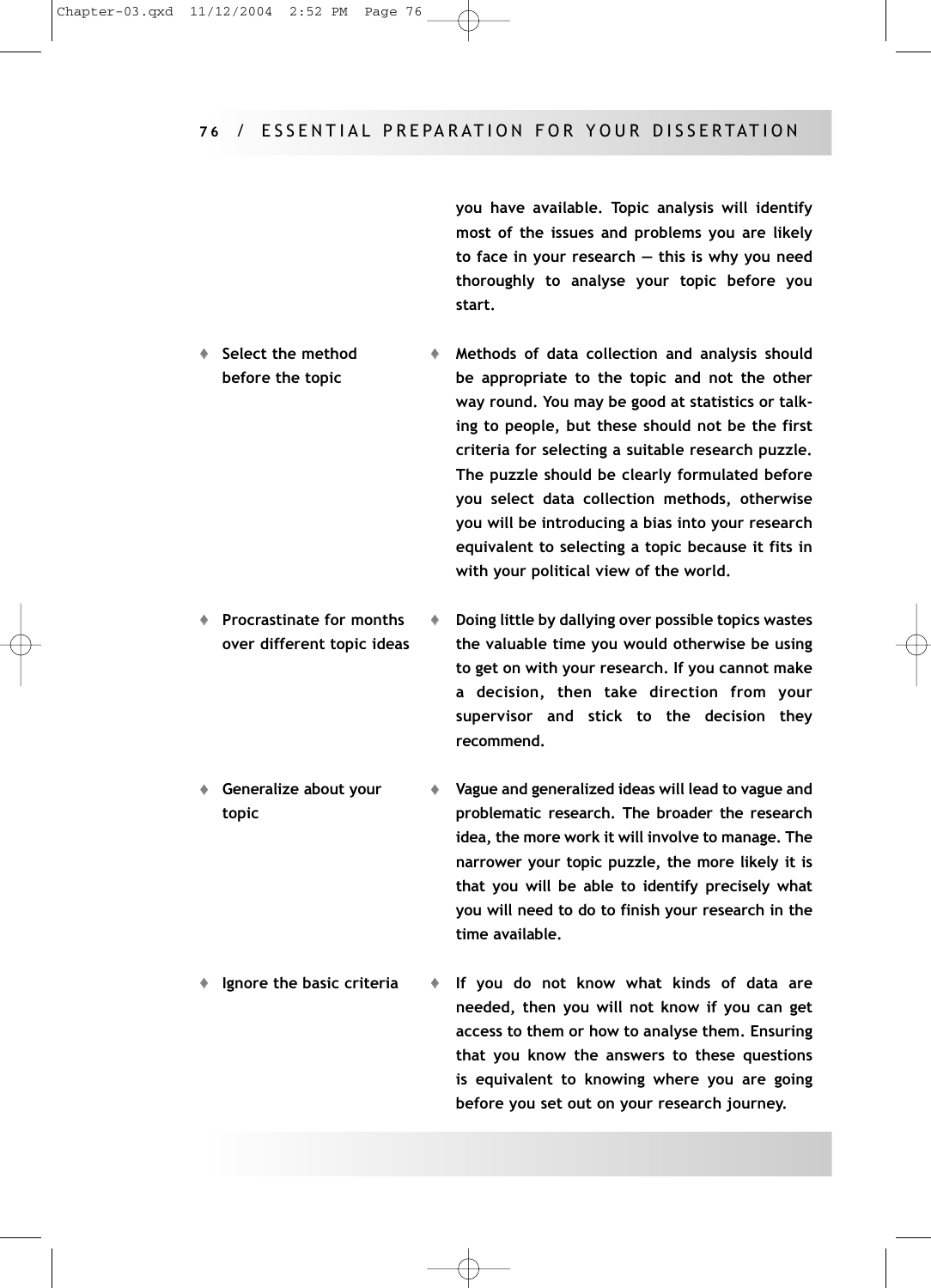♦ Do not talk to your ♦ Silence from you may mean you have done supervisors **nothing and are embarrassed to tell your super**visor or that you need no guidance. In the first case your supervisor will not be embarrassed because they are there to guide you and help you through your research blocks. In the second case, how do you know you are doing your research in the ways expected if you are not seeking and receiving regular feedback?

# Features of good topics

So far we have identified a number of features which, when combined, can result in a good topic for research and it may helpful to summarize these:

| Criterion          | <b>Implications</b>                                                                                                                                                                                                                                                                                                                                                |
|--------------------|--------------------------------------------------------------------------------------------------------------------------------------------------------------------------------------------------------------------------------------------------------------------------------------------------------------------------------------------------------------------|
| Data availability  | The data you need to provide answers or solu-<br>tions to your research problem must be available<br>to you in sufficient quantity and quality. This<br>means there must not be too much or too little<br>data and it must be available using reliable collec-<br>tion techniques. Good topics have actual (secon-<br>dary) or potential (primary) data available. |
| Access to the data | The data you need may be available, but not<br>to you or in the way you need it. It may be<br>commercially or personally sensitive data or even<br>expensive if it has to be purchased. Good topics<br>have data available which you can access with<br>few problems.                                                                                              |
| Time available     | No amount of enthusiasm can create the time<br>you need for a research project. A good topic is<br>one that has been clearly delimited and can be<br>done in the limited time you have available.                                                                                                                                                                  |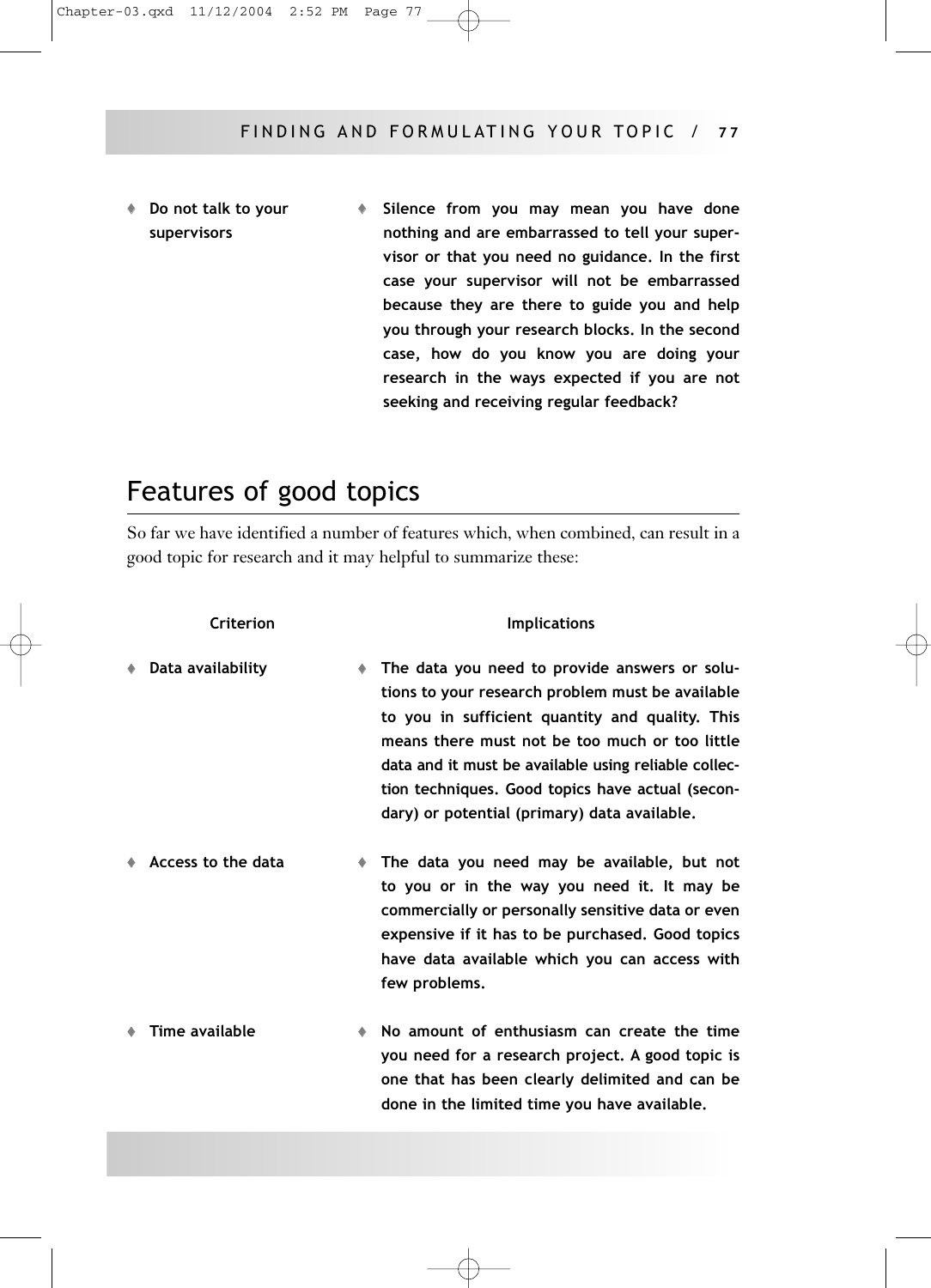#### 7 8 / ESSENTIAL PREPARATION FOR YOUR DISSERTATION

- Availability of  $\blacklozenge$   $\blacklozenge$  Computing and software may be needed along resources with published materials, such as reports. If these are not readily available, then unnecessary risks will be encountered. Good topics tend to require few resources and those which are needed should be readily available.
	- Capabilities and skills  $\qquad$  You may be impressed with a statistical technique or computer program, but if you do not have the necessary skills and understanding at the start of your project, then the time and energies needed to learn these may take too much away from the research itself for it to be successfully completed. Good topics are those that build and develop on capabilities, skills and knowledge that you already have.
- Symmetry of potential  $\quad \bullet$  It can be uplifting to establish a link between outcomes variables and have a positive result from your research that shows a link and why one exists. It is equally valid to show that a link does not exist. Good topics have the capability of resulting in positive and negative results.

# Using your supervisor

A key to the success of many dissertations is the supervisor. Use your supervisor as much as possible throughout your dissertation research. They have the experience of supervising many previous students and therefore have a knowledge you do not have. They will be able to help you formulate your ideas on a topic, direct you to reading and may even suggest a topic they know can be done. By exploring a topic with your tutor you will be more likely to develop a positive and constructive relationship. Remember that along with another internal and an external examiner your supervisor will assess your dissertation, so it is important to develop a good working relationship as early as possible.

As a basis for your initial discussions take with you an outline, on a sheet of A4, of your idea for your research. This does not have to be typed or neat. A handwritten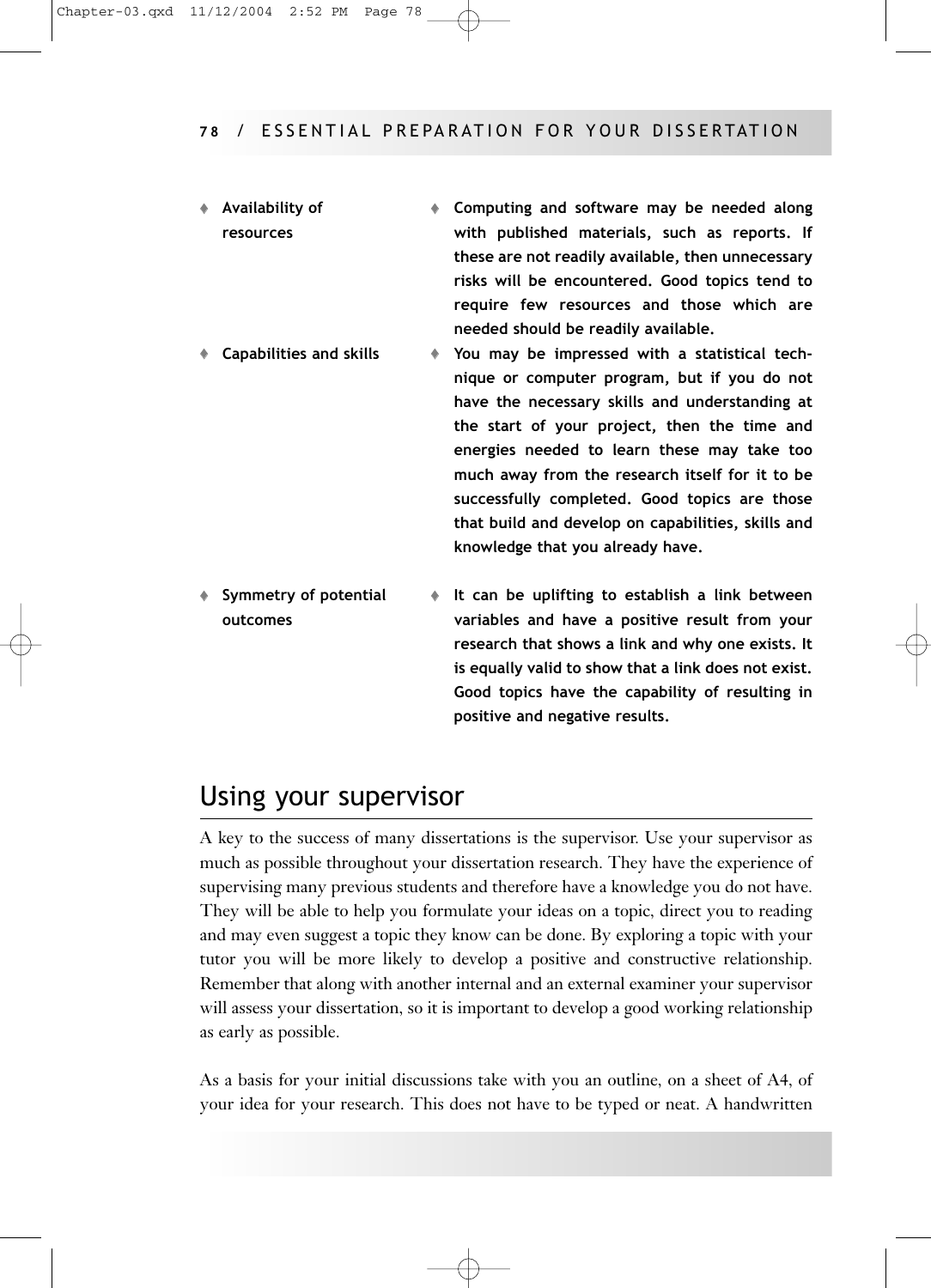and roughly sketched-out idea will normally be better than something you have spent time and effort making look good. At this stage neatness is a luxury that is not needed and is a waste of time. It is your ideas that count, so focus your efforts on these and be prepared to share them with as many of your tutors as possible. What you can expect from your tutors is feedback to steer your idea in a direction that leads to a researchable topic. Do not worry too much if you receive guidance that seems to be conflicting. Different tutors will naturally have their own ideas as to what kind of research your topic idea suggests; often this is based on their own research interests and methodological biases. If possible, ask for a list of the research interests of your tutors and a list of dissertations they have previously supervised. These will give you an idea of their research orientations and biases and the kinds of topics they tend to supervise.

Try not to be hesitant in sharing your idea for a topic with a tutor – remember that they are on your side and are there to guide you. Once you have broken the ice with a topic, set up a schedule of tutorials to explore your idea, giving yourself enough time between each to follow up on the guidance you have been given. Even if you find that you did not have enough time to do everything, or even anything between tutorials, still keep to the schedule using the tutorial for a general discussion about your topic. Whatever you do, do not fail to turn up for a tutorial because you have not done much as this may annoy your tutor who, quite understandably, having invested effort on your behalf doesn't want their time wasted. Failure to attend a session can also be embarrassing when you next see your tutor and can lead to avoidance tactics by both and in extreme cases breakdown of the supervisory/student relationship.

# Focusing in on a potential research topic

If choosing possible topics is the first step in your research, then developing one into a set of research questions, propositions, possibly a hypothesis, with a clear statement of purpose and objectives are the next steps. By developing these you will be defining what your research will be about, why it is needed and what kind of research it will be. In this section we will look at the process and relationships between research questions and different types and purposes of research. Details of methodological approaches and traditions we leave until Chapter 7, but even at this stage your research questions will give strong indications of these and help you in designing an overall strategy for your investigation. But before this some corrections to pre-existing assumptions may be useful. Across the different disciplines of the social sciences there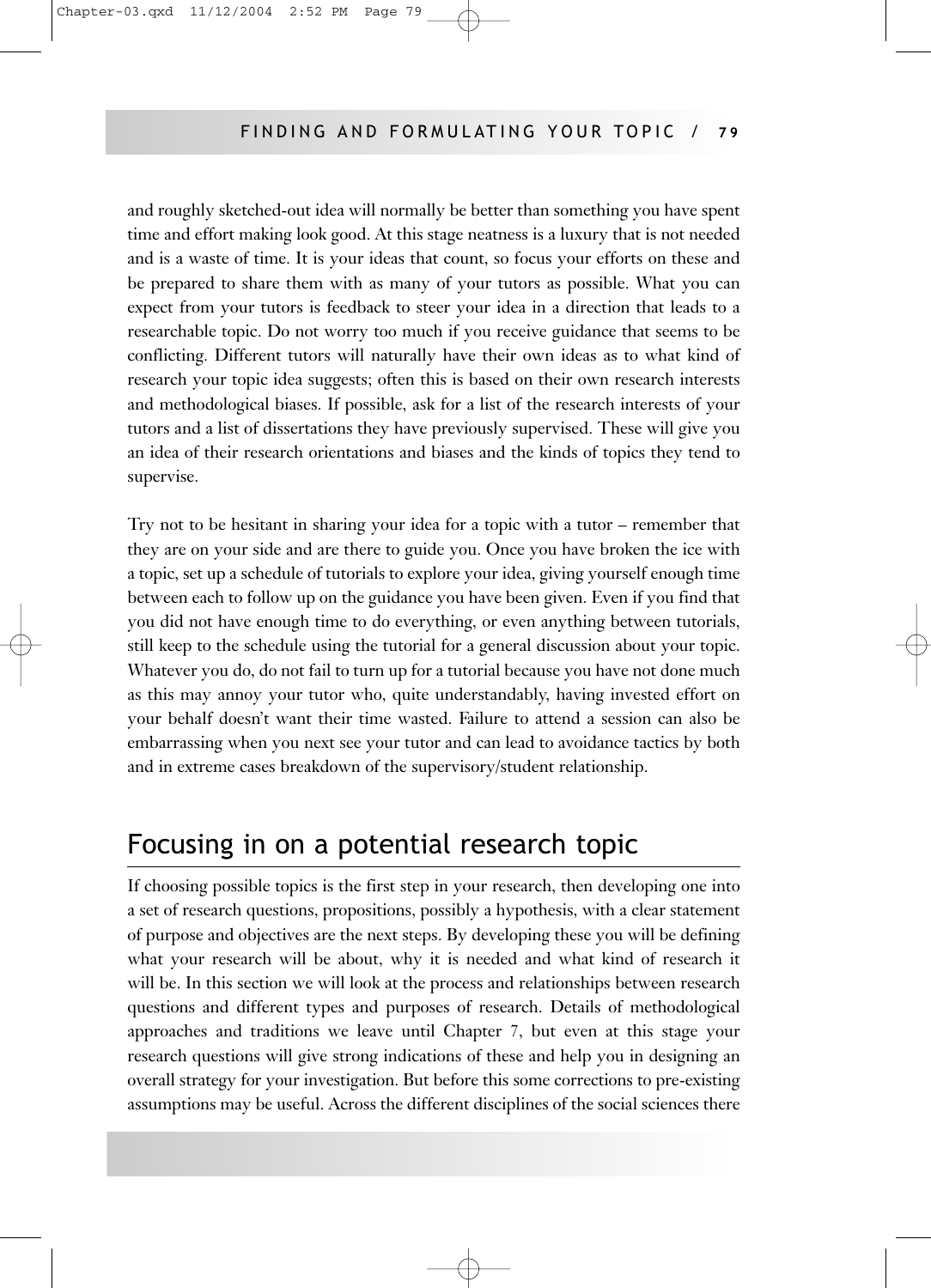#### 8 0 / ESSENTIAL PREPARATION FOR YOUR DISSERTATION

are some differences of opinion on what constitutes a properly formulated 'research' problem. In a guide to doing a dissertation the following statement is made:

A second criterion is that the question should suggest a relationship to be examined. This is a particularly important characteristic, because the purpose of doing research is to advance science. Because science is the study of relationships between variables, no relationship, no science. No science, no thesis or dissertation. It is that simple. (Cone and Foster, 1999: 35)

This is a rather stark view of what constitutes a research problem and a dissertation.You may remember some of the comments made in Chapter 1 about the need for clarity of understanding in the social sciences. This statement clearly has no appreciation of this attitude. My position, after years of experience supervising dissertations, is that this is only one view among many of how to express a research problem and what can count as valid, meaningful and useful research and research for a dissertation. I therefore take issue with these kinds of views of research because they exclude the possibility of alternatives and by doing so are dogmatic. While this is not the place to engage in discussion of what may or may not constitute 'science', my view is that a more inclusive approach should be taken and for the sake of progress in understanding our world – human and physical – I will use the word 'research' when looking at the formulation of research problems for a dissertation.

#### DEVELOPING RESEARCH QUESTIONS

What you may have done so far is to identify some broad topic area and undertaken an analysis of it through a preliminary search and review of the literature. You should have eliminated from your list of possible topics those which were too risky or failed to meet adequately the criteria of access to data and time to do the research. With the topic or topics you are still considering it is time to choose one and run with it by developing an aspect of it into a puzzle for your research. One of the first steps in this is looking to see what questions can be stated which are puzzles needing research in order to be addressed. Note I say 'addressed' and not 'answered'. This is because your research may find that there is no answer, in any definitive sense, to a question, but it can give an advancement in understanding and clarification, which in themselves are worthwhile outcomes.

Research questions are questions you intend to employ systematic research to investigate; they are what is to be investigated. They should embody the purpose and type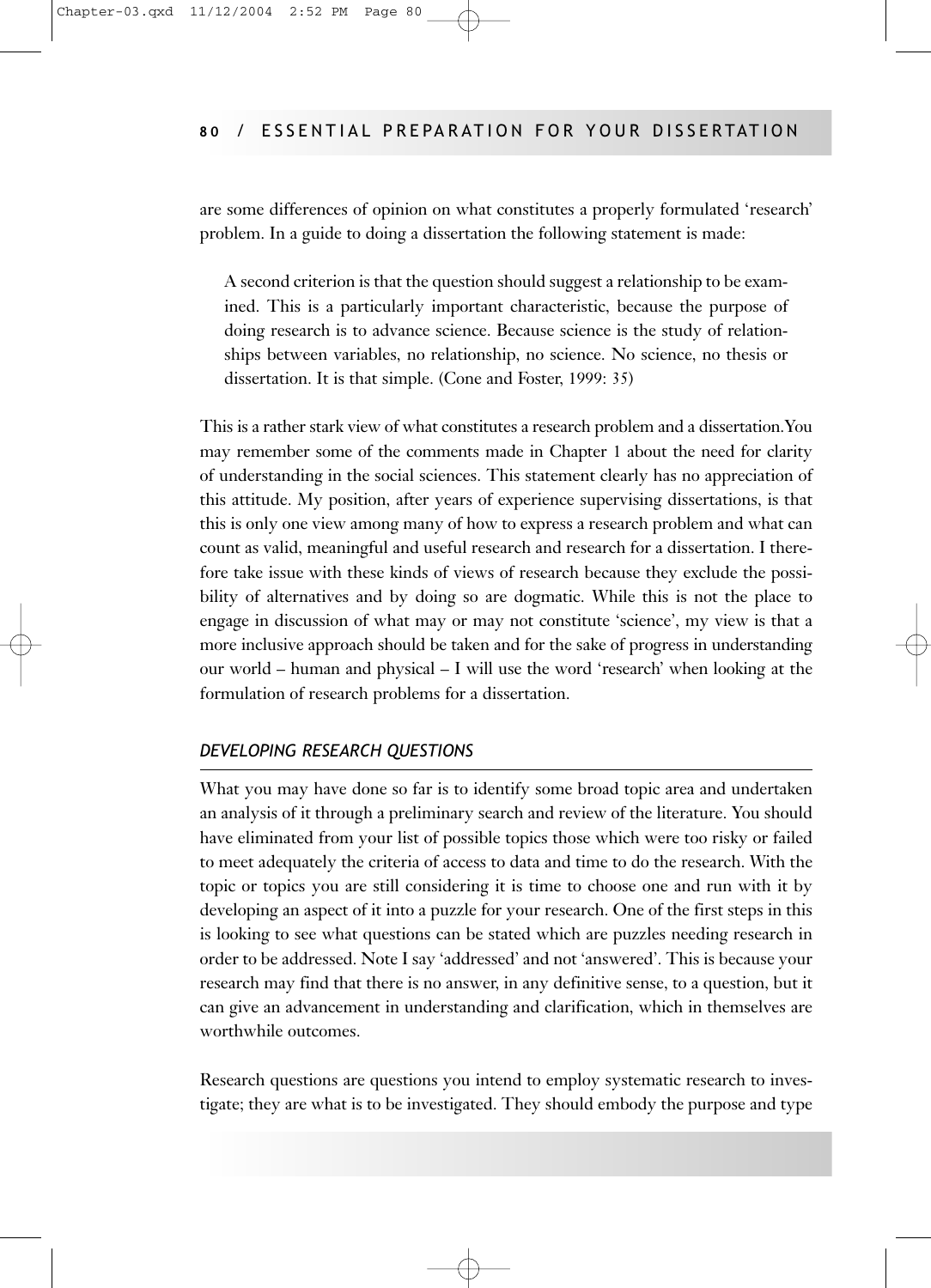of research necessary to unravel the puzzle they set for investigation. Remembering the different types of puzzle – the developmental, mechanical correlational, causal and essence puzzle – your questions should have a focus on one of these. Typically a puzzle will have a series of questions such as: How well does this program work? How can we measure 'well'? What can we compare it to? How do users and providers assess 'well'? The focus here is on evaluating the performance of a programme, say in education, health care or in the community. This means that some form of evaluative research design will be required involving descriptive statistical data, possibly from a survey/questionnaire, along with qualitative data, possibly from interviews. General questions are OK as the starting point, but will usually need refining to make them more precise, clear and focused. Clough and Nutbrown (2002) suggest using what they call the 'Goldilocks test' and 'Russian doll principle'. The Goldilocks test looks to assess research questions in terms of how big they are. Big questions are usually too big to be answered. This is because they either lack precision, needing to be broken down into smaller, more manageable questions, or are too vague, needing precision to make the concepts measurable. For example, 'What is consciousness?' is, as a piece of primary research, a big question for a masters dissertation. But rephrased as 'How has consciousness been defined and those definitions operationalized in research?' may be possible, once clarified by undertaking a critical review of the literature. Questions need to be the right size in terms of allowing a research design to investigate the problems they pose. Hence the Russian doll principle; larger questions need smaller ones and these need to fit together into a logical set.

Your questions will now need to be developed by looking to see what specific objectives will be needed to actualize each question and how each concept is to be defined to identify its major variables. Figure 3.6 shows the main elements you will need to work on to construct a clear and coherent definition of your research topic. Once you have your research questions, which of these you work on next is in practice not important. You will find that alterations to one mean you revisit another in an iterative process of going around tweaking one then another.

#### DEFINING CONCEPTS

Concepts are words such as 'effectiveness', 'efficiency', 'performance', 'poverty', 'truth', 'impact' and 'community'. Due to the nature of language and the ways in which meanings are a product of a word's use, concepts cannot be assumed to have a universal definition. When used in a research question, the way in which they are to be used needs to be defined. The literature on the topic is usually a good source of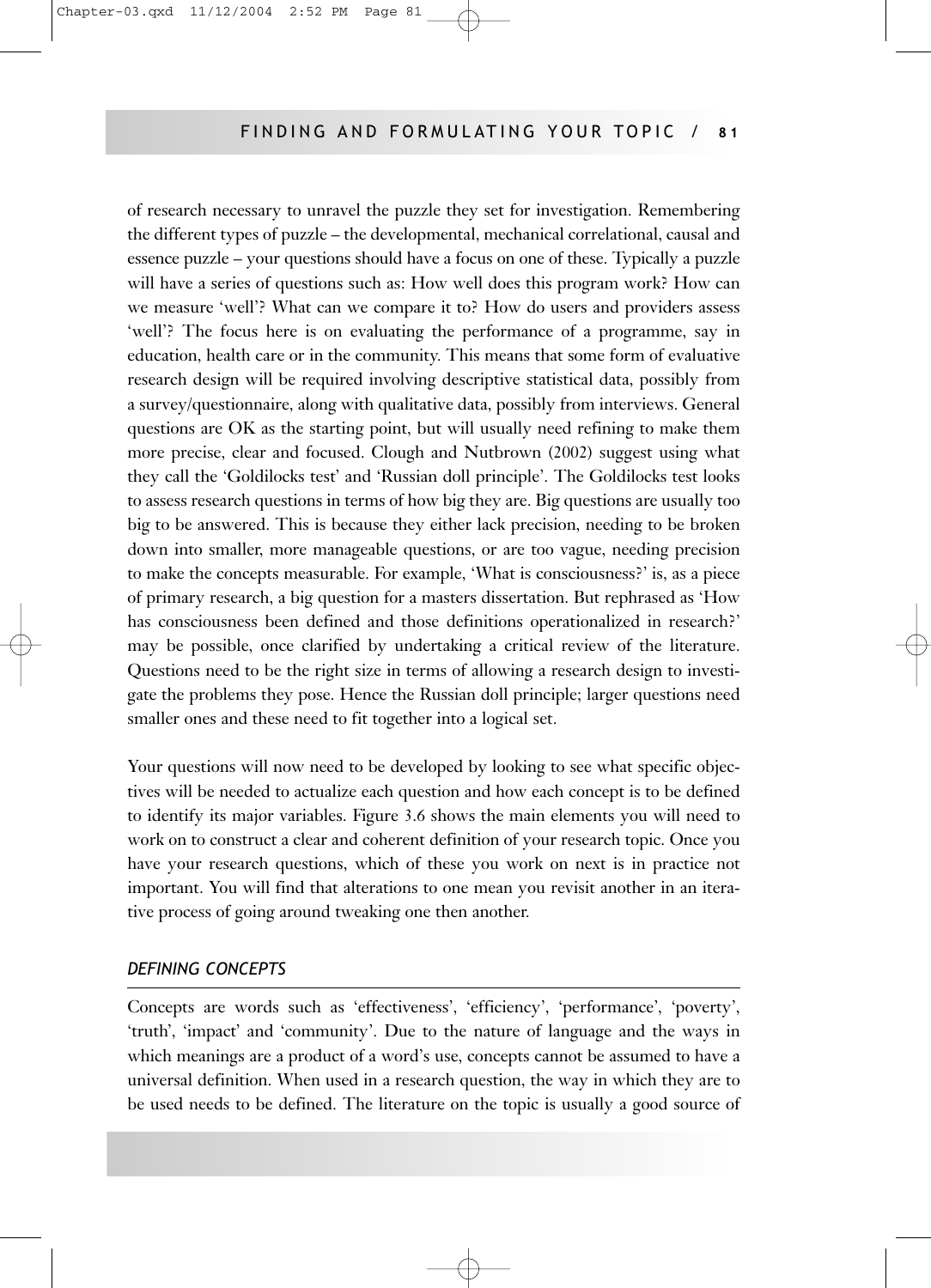#### 8 2 / ESSENTIAL PREPARATION FOR YOUR DISSERTATION



FIGURE 3.6 ELEMENTS IN DEFINING YOUR RESEARCH TOPIC

candidate definitions for this. Poverty, for example, can be defined in absolute (a person is in poverty because they have nothing) or relative terms (a person is in poverty because they lack what others take for granted) and even within these two general categories there are more specific definitions and arguments over whether such definitions are useful in measuring the concept. You can use the literature to examine and interrogate definitions used previously, categorizing these into what kind of definition they are. For example, you can look at definitions by example, by genus and differentia, by stipulation and operational analysis.

Whatever approach you use, remember that by defining your concepts you are entering into a research design that assumes it is possible to have a correspondence between words and things through the mediation of definition. We look at correspondence theory in much more detail in Chapter 7. But briefly, what this means is that you can measure the concept by defining variables assumed to correspond to the phenomenon. Poverty, for example, may be defined in terms of a range of indicators which state what a person does not possess (material things, social attributes, cultural capital and so on). The variables could then be defined in terms of such things as income level and value of assets, which would then be used to set a poverty line for the definition of poverty.

#### STATING THE AIMS AND PURPOSE OF YOUR RESEARCH

Another way of seeing the links between the different elements in defining your research project is shown in Figure 3.7. It provides an overview of where the problem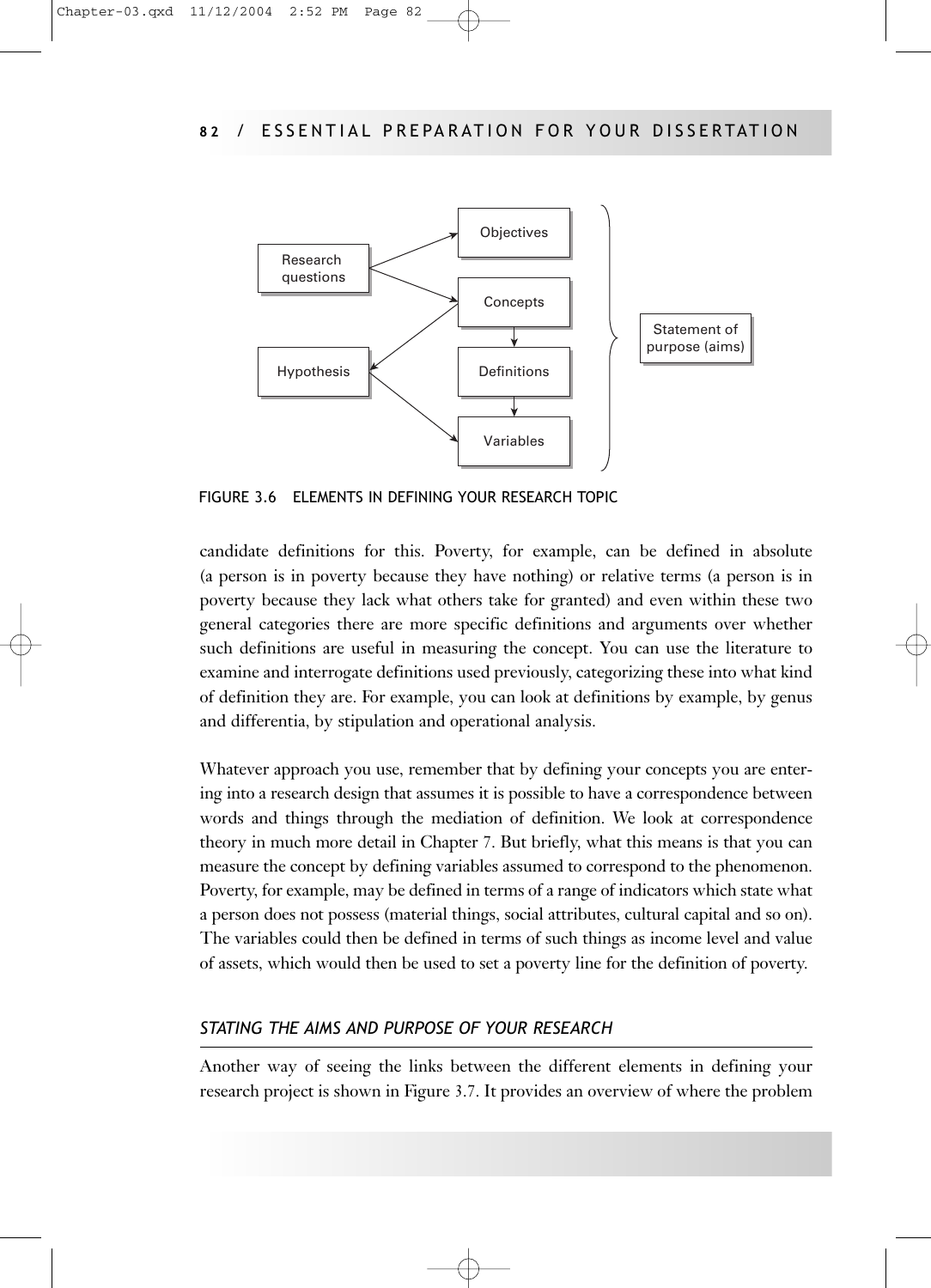statement (aims) fits into the process of research design (we look in more detail at research design in Chapter 10).

The process is, as we have indicated, not as clear-cut as shown in diagrams such as Figure 3.7. The process is largely iterative in that you will find yourself moving back and forth between writing aims and objectives, then recasting your problem statement and reading further into the literature on the methodological tradition and approach you have elected to base your research upon.



FIGURE 3.7 THE PLACE OF RESEARCH AIMS AND STATEMENTS IN RESEARCH DESIGN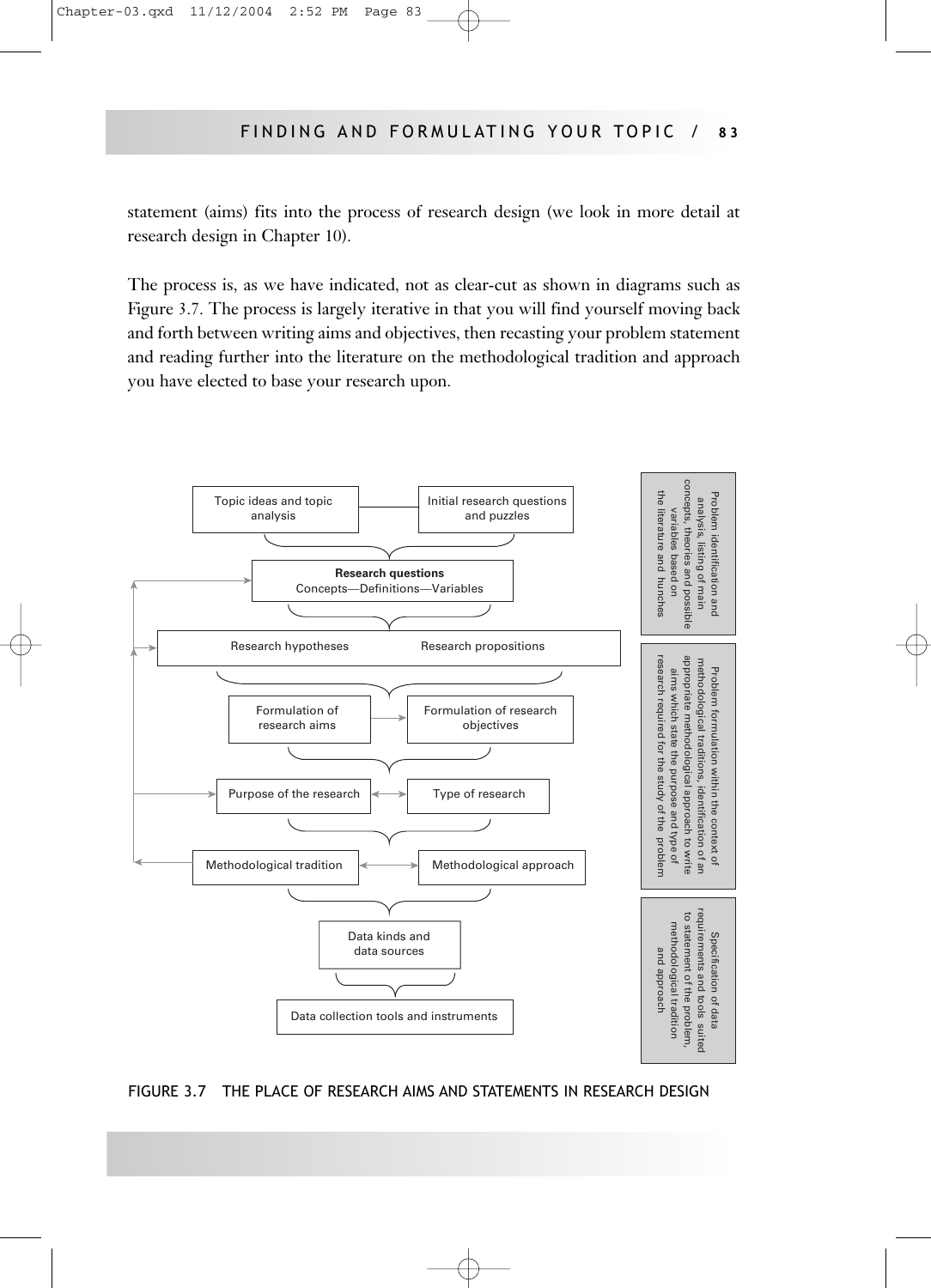#### 8 4 / ESSENTIAL PREPARATION FOR YOUR DISSERTATION

Many researchers often experience some level of anxiety and frustration when writing the aims and objectives for a research proposal. This may be because there is no consensus as to what aims are, what objectives are and how they relate to each other. There is also the problem that different institutions have different ideas about what an aim is and what an objective is, sometimes using different words for the same thing, such as goal in place of aim. In this section we offer a guide to help you understand the nature of research aims and objectives that will help you to formulate good aims and clear objectives. We can begin by looking at the purpose of aims.

A research aim is one or more statements used to express the general *intent* (purpose) and indication of the *orientation* (methodological nature) you have decided on for your research project. Your aim should also include a gloss of the topic, for example, 'motivation', and a broad typification of your units of analysis, for example, 'masters students'. By 'intent' we mean the purpose (function) you are proposing for your research, for example, to evaluate, find a solution, identify something or bring about a change to a situation by your research. One way of thinking about this is to say, 'This research intends to [examine], [explore], [inquire into], [investigate] or [study] … in order to [identify], [diagnose], [answer], [find out], or [understand] ...' some topic. By 'orientation' we mean the position you have elected to take regarding the nature of your research, for example, to base your research on a quantitative or qualitative description, analysis or experiment. It may be that you state the orientation of your research before your intent. For example, your aims may begin like the sample shown in Figure 3.8.

Although the aim shown in Figure 3.8 has the outcome to change the curriculum, this is not its primary intention. As a masters dissertation, the main intention is to demonstrate the ability to do research rather than effect change to a situation. Developing the curriculum to improve motivation is therefore a secondary consideration to recognizing that this is a proposal for a piece of formative evaluation that is focused on the questions, 'What do the students talk about as motivating them?' and 'How can we use this information to develop a curriculum that motivates?' Often such kinds of questions take the place of or complement a hypothesis.

If we look at the words and phrases which make up aims we can see that the intent and orientation of an aim are not mutually exclusive. In the example already introduced and shown again in Figure 3.9 we can see that there are a number of phrases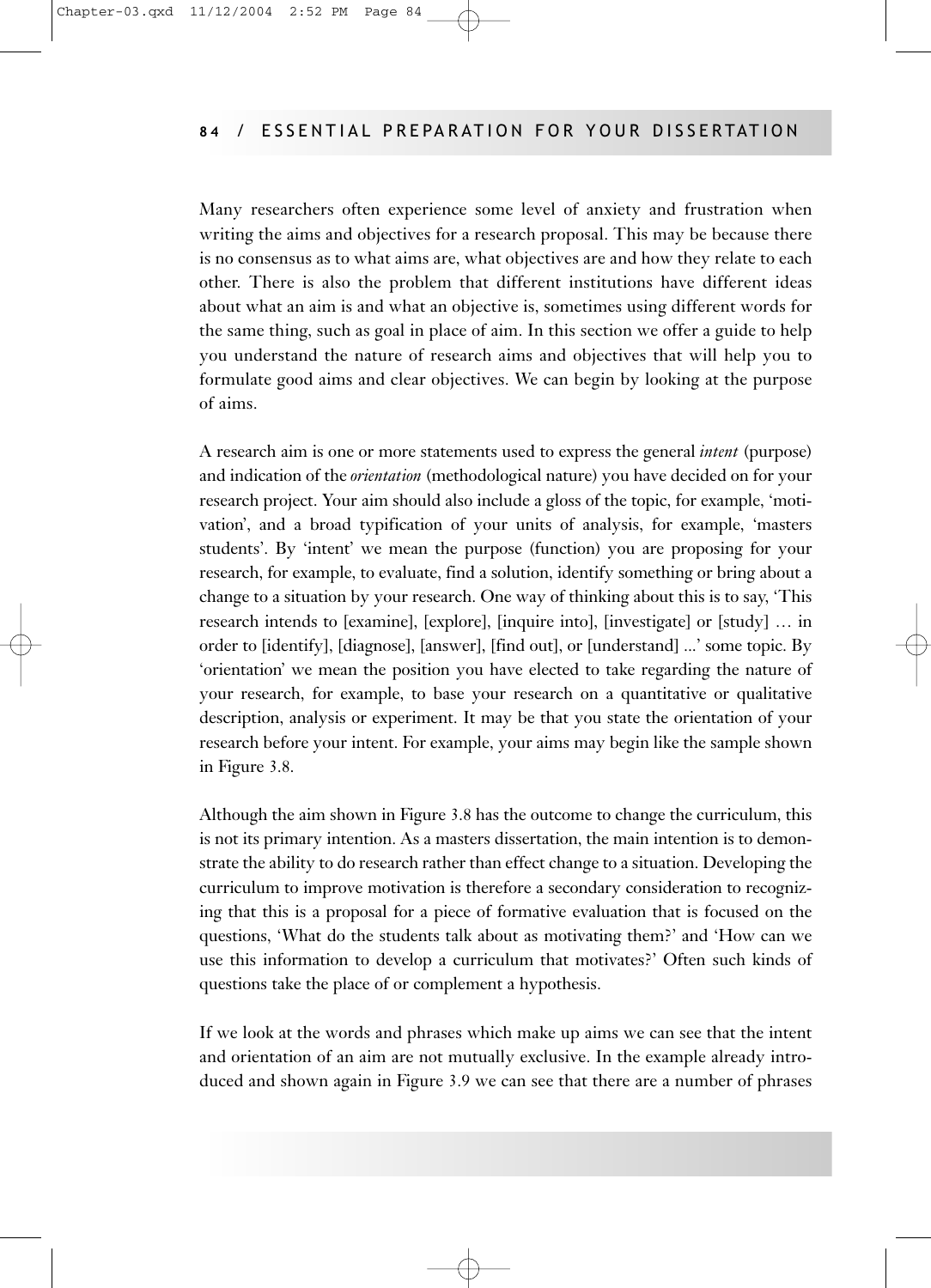

FIGURE 3.8 STRUCTURE OF STATEMENT OF RESEARCH AIMS



to undertake qualitative examination of coffee-bar talk amongst masters students…



FIGURE 3.9 DELIBERATELY VAGUE PHRASES ALLOW FOR FURTHER EXPLANATION AT A LATER STAGE

which are intentionally vague because they can be explained in other parts of the proposal.

While the implicit references in an aim can be developed in other sections of the proposal, we can see in Table 3.4 the implications of using a specific word to indicate the orientation of the research. In the example the word 'examine' has been used and this implies that the research will be looking at coffee-bar conversations in detail to analyse them and identify from them talk about the elements of the course which motivate and de-motivate.

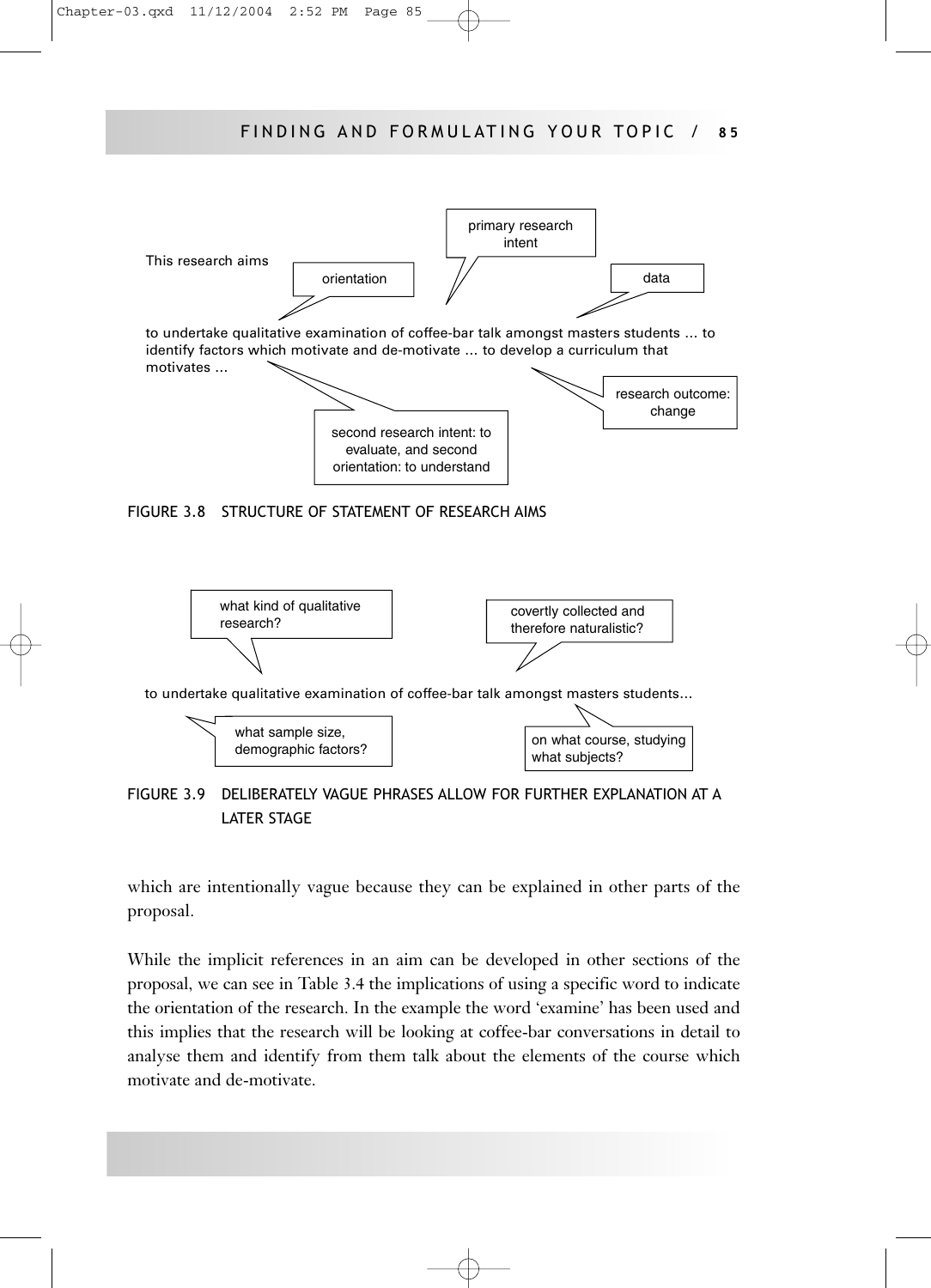#### 8 6 / ESSENTIAL PREPARATION FOR YOUR DISSERTATION

| Term        | Amplification                                                                                                   |
|-------------|-----------------------------------------------------------------------------------------------------------------|
| Investigate | 'to inquire into thoroughly'<br>'examine systematically'<br>'a process of finding out'<br>'search for evidence' |
| Enquire     | 'seek information by questioning'<br>'seeking answers'<br>'make an investigation'                               |
| Examine     | 'look at or actively observe'<br>'inspect carefully for detail'<br>'scrutinize'                                 |
| Explore     | 'seek the unknown'<br>'diagnose a problem'                                                                      |
| Explain     | 'discover cause and effect'<br>'identify independent and dependent<br>variables'                                |
| Study       | 'carefully consider'<br>'critically think about'<br>'seek to understand'<br>'contemplate or reflect about'      |

#### TABLE 3.4 VOCABULARY OF TYPES OF RESEARCH

Your research aims can sometimes be used to state the purpose of your research; to provide the purpose statement. Here is an example:

The purpose of this study is to identify which demographic factors (age, sex, ethnicity) correlate with which social lifestyle factors (social networks, number of sexual partners, employment, education, residence) to determine risk factors in young adult injection drug users (IDUs) currently or recently in rehabilitation.

This is the kind of statement that can also be your aim and form the main part of your problem statement. Fully to be a problem statement you would need to state the known prevalence of the problem, why it is a problem, and for whom. This would be a very brief synopsis of research and data from the literature.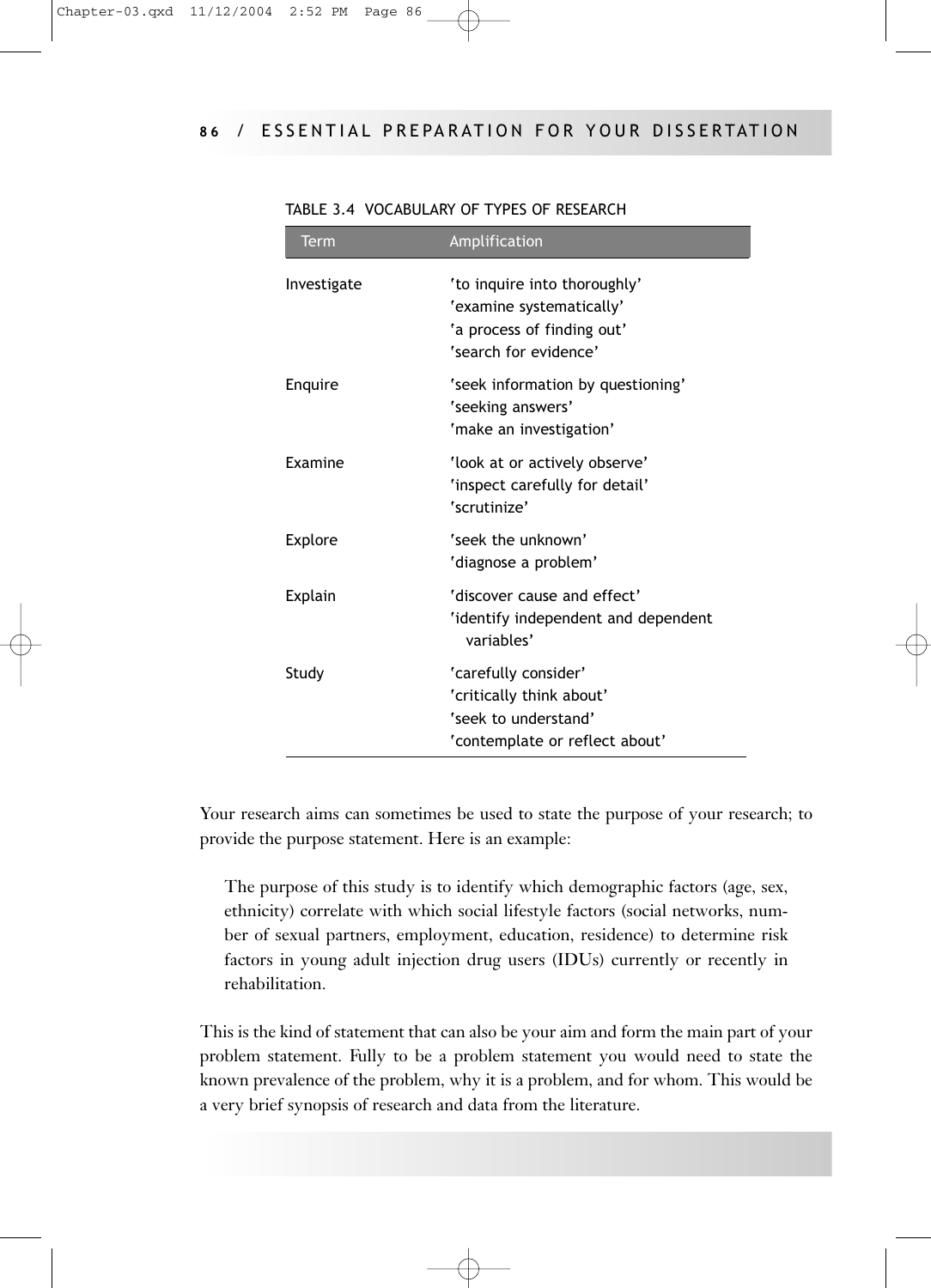| <b>Using</b><br>these                           | Examine                | Explore              | Inquire                  | Investigate     | Study              |
|-------------------------------------------------|------------------------|----------------------|--------------------------|-----------------|--------------------|
| identify and<br>gather data $\overline{\ldots}$ | Data                   | <b>Information</b>   | Facts                    | Answers         | Principles         |
| which is<br>subjected<br>$\mathsf{to}$          | $\rightarrow$ Scrutiny | Criticism            | Contemplation Comparison |                 | Evaluation         |
| and may<br>result in                            | Under<br>standing      | Relation<br>ships    | Explanation              |                 | Knowledge          |
| which can<br>be used to                         | Draw<br>conclusions    | Suggest<br>solutions | Recommend<br>actions     | Make<br>changes | Clarify<br>debates |

#### TABLE 3.5 USING RESEARCH TERMS TO DESIGN COHERENT RESEARCH

The words in Table 3.5 can be used in a number of ways depending on what you intend to do. You can use them singly or combine them. For example, you could state that your aim was to do an 'exploratory study', or 'critical study', or 'investigative inquiry'. You can also preface the orientation with a methodological one, such as 'quantitative examination'. There are many more words and phrases that can be used to formulate aims which embody the methodology of your research, including 'evaluate', 'identify', 'experiment', 'analyse', 'describe' and so on. As you can see from the matrix shown in Table 3.5, the vocabulary of research has different levels and dimensions. The point to remember is to ensure that whatever terms you use they should be logically related and used to formulate a coherent aim and set of objectives. We will now look at what we mean by aims being coherent.

We can see in Table 3.5 an example of how the different elements can be combined in different ways to achieve a desired outcome. There are two main points to note here. The first is that not all research has to result in a solution; understanding and the clarification of issues are as valid as any other outcomes for a research project. The second is that starting with a study of, say an academic debate, then contemplating the nature and origins of that debate, then scrutinizing any data and arguments used in the debate, then subjecting data and argument to critical evaluation and reflection may result in a new (possibly) clearer understanding of the debate. The research will, however, have been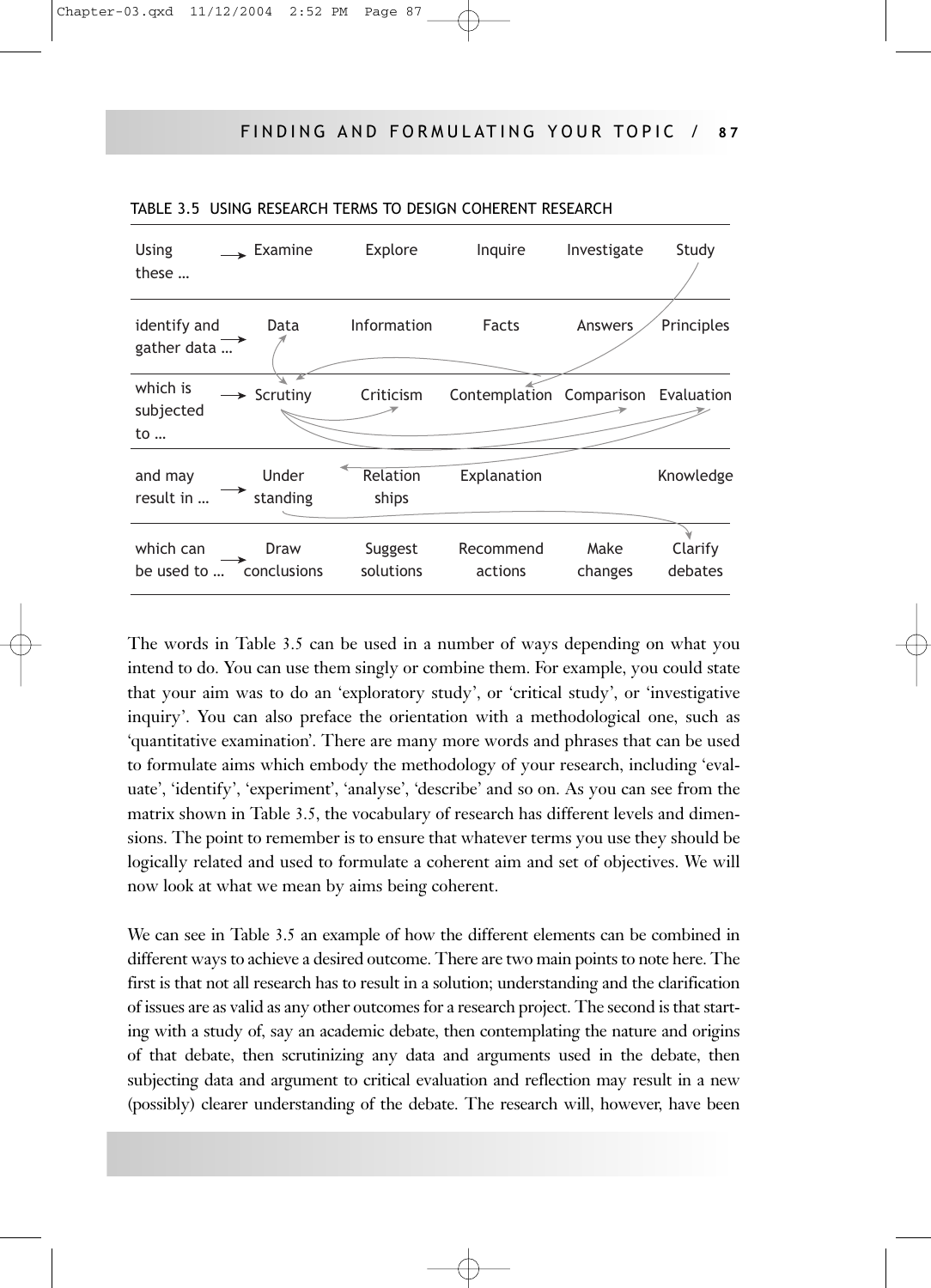#### 8 8 / ESSENTIAL PREPARATION FOR YOUR DISSERTATION

coherent in that its elements were deliberately chosen from amongst alternatives and logically combined in such a way as to be fit for the purpose of the research. It is this vocabulary that can be used to formulate the aims of a research project. In your aims you are stating the choices you have made and which you are proposing will form the basis of your approach to researching your topic. The aims you write in the early stages of your research will, of course, be subject to change as you refine the purpose of your research and the methodological tradition and approach you want to use. Finally, there are other pieces of information you can also include in your research aims, such as scope, dates (for example, between 1815–1883), the title of a publication (for example, *Great Expectations*), name of a person (for example, Charles Dickens), reference to a theory or position (for example, atavism), and an analytical framework, such as case study or comparative study, a hypothesis and your main research question.

#### WRITING OBJECTIVES FOR YOUR RESEARCH

The objectives of a research project (a proposal for your research) are the tasks required to actualize adequately the main elements of the research questions. There is sometimes, as we have said, some variation over what some people call aims and objectives. Objectives tend to be defined as the tasks you will need to do, in the rough order, to complete your research. Most research projects will need a search and review of the literature, construction and testing of data collection instruments, analysis of the data and a research report. Taking these as the major parts usually required, one way of casting your objectives is to look at your research questions and identify what tasks need to be done in terms of the dissertation structure in order to answer them. This way may result in the following set of objectives:

- 1 To review the literature of public library use by students of basic adult education courses in order to identify which variables have been previously identified in terms of low-use patterns.
- 2 To interview a sample of students about their use and knowledge of what their local public library can provide related to their course and their patterns and reasons of use of the library service.
- 3 To survey a sample of adult education providers to find out what they know about what public libraries can provide for their students and what they know about their students' use of the library service.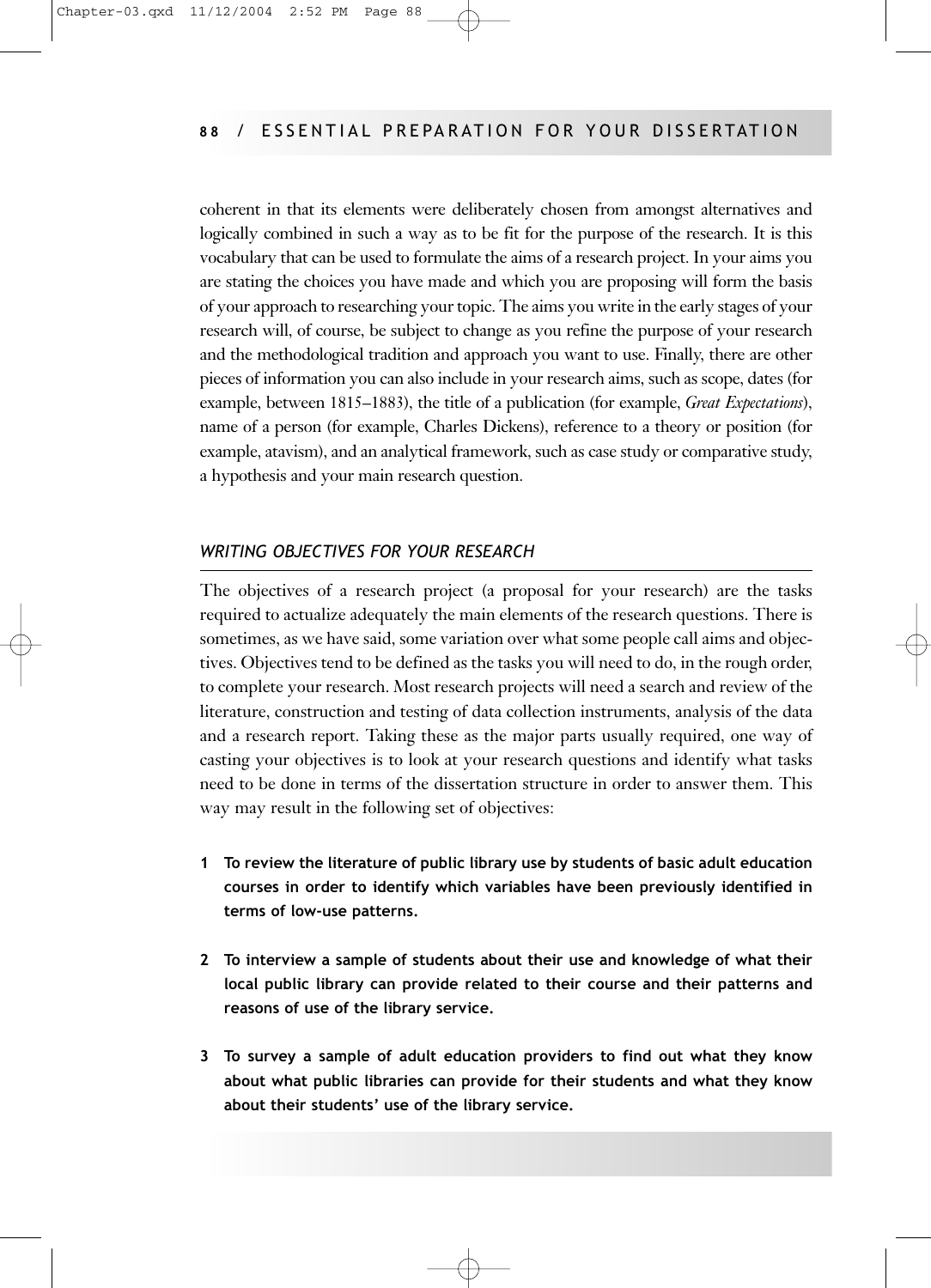- 4 To identify gaps in knowledge of what the public library can provide for students on basic adult education courses.
- 5 To make realistic recommendations on how libraries can make their resources known to providers and students of basic education courses and how they can mitigate some of the barriers to the use of those services for this group of people.

These objectives are from a study of public library use by students on basic adult education courses. They are numbered consecutively and give only the briefest of information on what will be done and what information will be the result. The main focus of the research question they are based on is why don't students on basic adult education courses make more use of the resources in public libraries to help themselves. Although the number of objectives do not always have to correspond to the same number of research questions, for both between five and seven are usually regarded as sufficient to express what you want to know and how you will go about finding out. The second main approach to objectives is to express them as outcomes; as products of different parts of your research. The following are from a study of information flow in the construction industry; an industry subject to many different statutory regulations and standards which are constantly changing. The example shows the main aims, problem statement and objectives.

The aims of this study are to identify the ways in which quantity surveyors in the UK construction industry obtain and use information and to evaluate the role of special libraries in supplying relevant information. The major problems facing quantity surveyors are the amount of information necessary in the form of regulations, standards and specifications, changes to the information and application to different kinds of construction. To investigate information flow it will be necessary to:

- 1 Detail the flow of information in terms of its supply and availability to its use by a sample of quantity surveyors.
- 2 Examine previous research on information flow in the construction industry, identifying its function and cases of failure.
- 3 Describe and evaluate the role of special construction libraries in the information chain.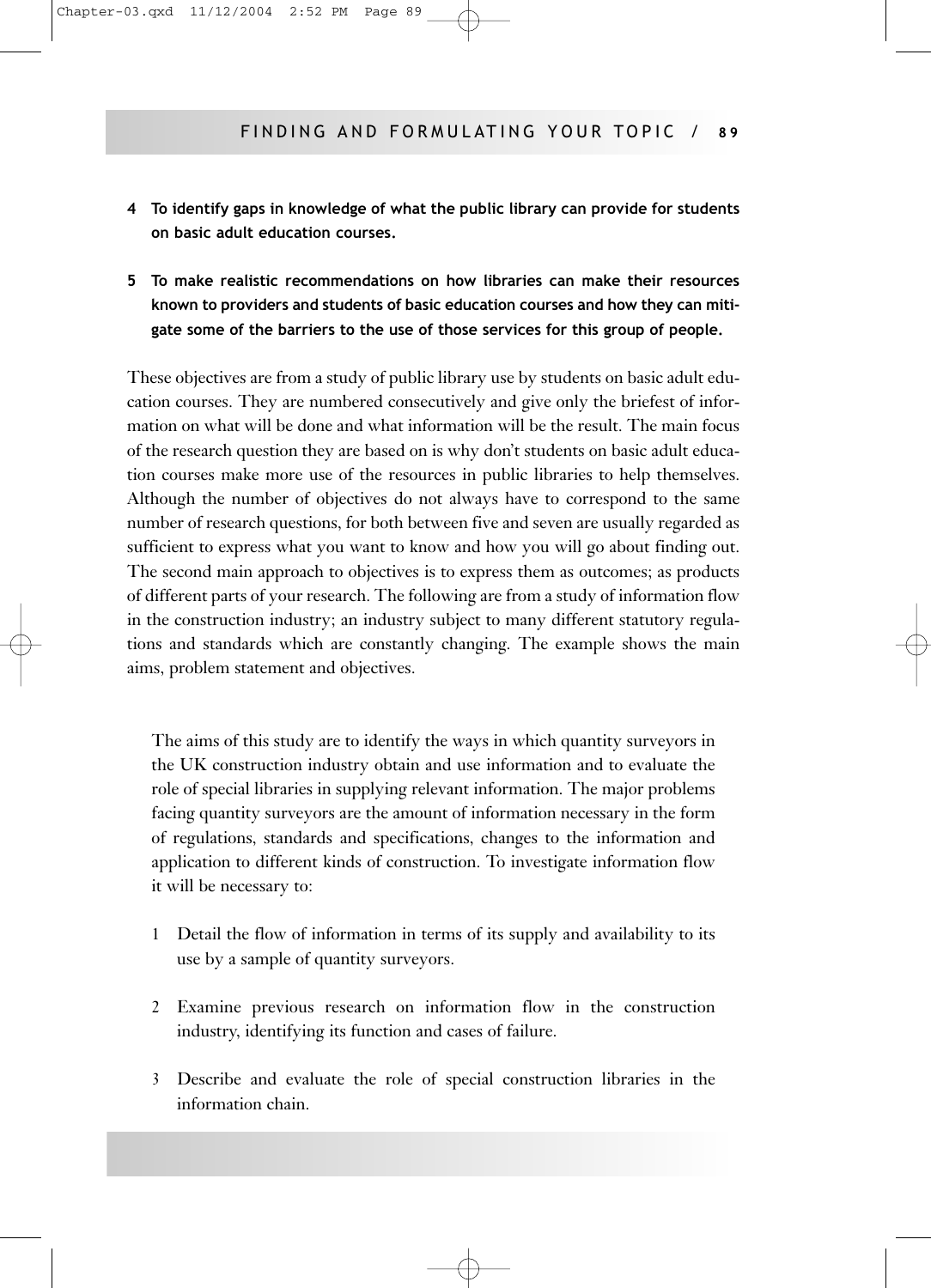#### 9 0 / ESSENTIAL PREPARATION FOR YOUR DISSERTATION

- Survey quantity surveyors on their knowledge and use of special libraries.
- 5 Compare the knowledge quantity surveyors have and their use of special libraries with other sources of information.
- 6 Suggest ways in which special construction libraries can be more effective in supplying information to quantity surveyors.

(Shoolberd, 2003: unpublished teaching notes)

After each objective it is legitimate practice to provide some explanation of what you are intending to achieve. This will help you to understand what will be involved in each objective and how they relate to each other and to your aims.

#### USING A HYPOTHESIS IN YOUR RESEARCH

Sometimes your research questions or the expectations of your supervisor may mean that you need to develop a hypothesis for your research. A hypothesis is an informed guess or hunch that a relationship may exist between two variables with one being the cause of the other. A hypothesis  $(H_1)$  is therefore a statement that asserts that a relationship exists between two or more variables, that *x* is caused by  $\gamma$ , or that particular consequences (C) will follow if the hypothesis is valid, that  $if H_1$  *then*  $C_1$ ,  $C_2$ ,  $C_3$  and so on. For example, I know a little about motorcars and how they work and hence, sometimes, why they do not work. If I turn the key to start mine and nothing happens I can, on the basis of my existing knowledge, hypothesize a number of possible causes, but that the most likely is a flat battery. Stated as a hypothesis to be tested, this could be: cars with a flat battery will not start. As a consequence, if it is a flat battery then I also know that there will be a number of direct consequences, such as the radio will not work (and will have lost its memory of my favourite pre-set stations), the clock, being electric, will have stopped and the windows will not work. I could, if asked, provide more detail on why a flat battery causes the situation by taking the explanation to another level, say motorcar electrics. But I could not go much beyond this because I do not know enough about physics to talk about how a battery works at the level of atoms and electrons. There are, then, different levels of detail at which hypotheses can be used to give different possible explanations which have different levels of explanation. These differences are what Alan Garfinkel (1981) calls 'explanatory relativity'. This point is that a hypothesis should be appropriate to the level of detail required and that we remember it is not, as in our example talking about electrons, explaining the phenomenon but something about the consequences of the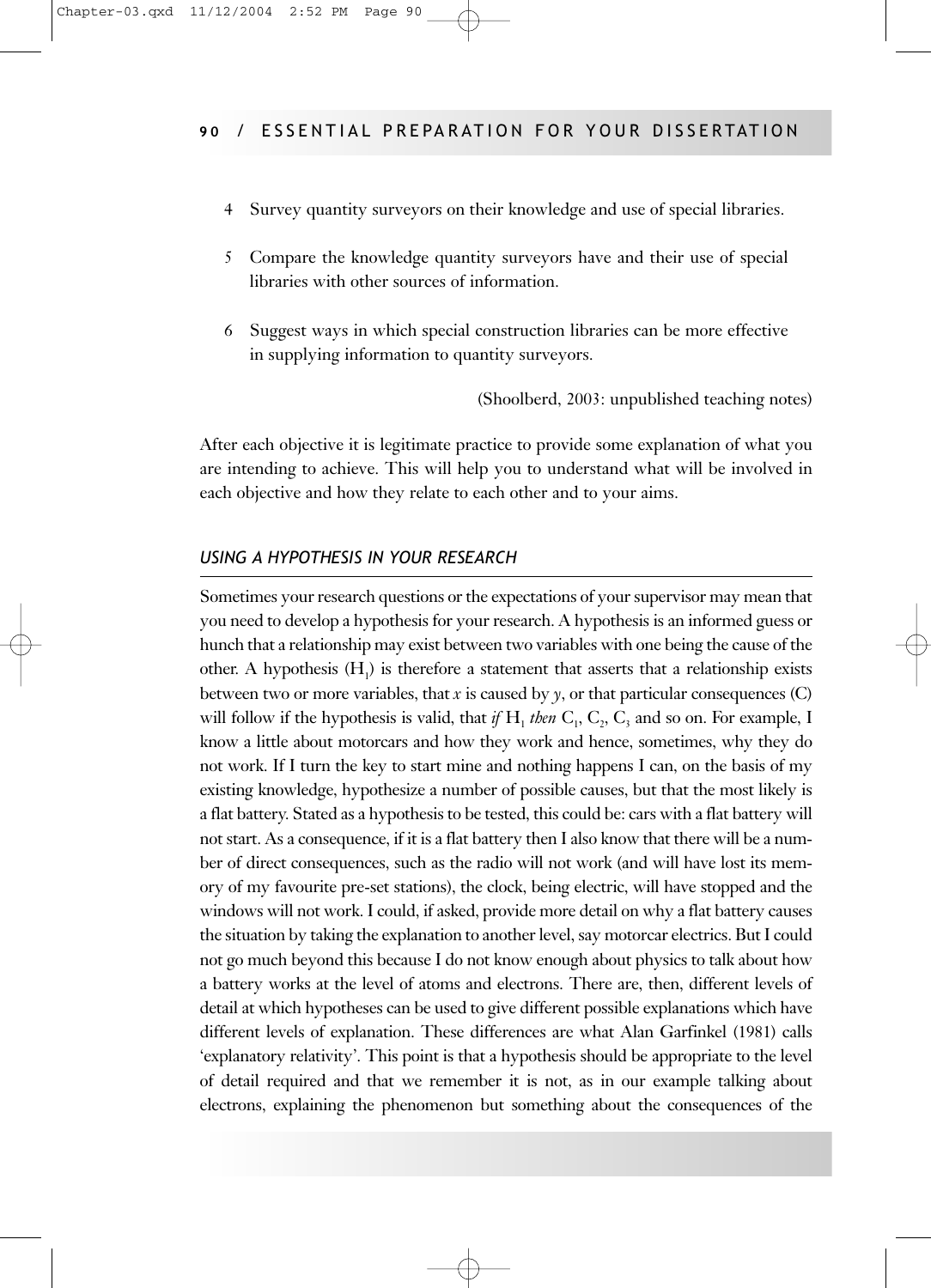phenomenon. We are asking *why* will the motorcar not start, not *how* does a car battery work. The use of a hypothesis in research is more complex than in this example, but it illustrates the main principles of hypotheses such as:

- ♦ they are tentative propositions based on existing knowledge (even a theory) and its use to explain a situation;
- ♦ they are limited to the situation at hand, but the knowledge they are based on is general;
- ♦ the validity of the hypothesis in this situation is not known, but contains the details of what variables are to be investigated to test the validity of the hypothesis; and
- ♦ if found to be the cause from which the consequences have logically followed, this is the evidence for confirming the hypothesis.

Hypotheses therefore give direction to the investigation in terms of where to look, what to look at, what to test and as such have a deductive structure. This means that they can be expressed in terms of 'if', 'then'. Figure 3.10 shows the deductive structure along with the role of inductive inference.

In our motorcar example the hypothesis we used is called a *research hypothesis* because the problem it addresses is capable of being empirically investigated. Given the consequences, that electrical devices in the motorcar do not work, then our hypothesis is, on the basis of prior experiences, the most statistically probable. Hypotheses work well with physical events (or lack of ) because they can be based on existing

Analytical statistics, especially the Pearson-Product-moment correlation, plays a large part in the calculation of the data for hypothesis testing. For help with statistics, see Further Reading to this chapter.

knowledge of the basic laws of physics. Sometimes, however, in physics, but more often with human actions, events are the outcome of chance. The chance of 50 per cent of millionaires owning a Rolls Royce is 50 per cent may or may not be statistically correct. It is measurable and if found to be the case only tells us there is a 50/50 chance of millionaire  $\gamma$  owing a Rolls Royce motorcar  $\alpha$ . Similarly, if we say that there will be no difference between the reading habits of an equal sample of left-handed boys and left-hand girls aged 13 years, we are saying there is no relationship between reading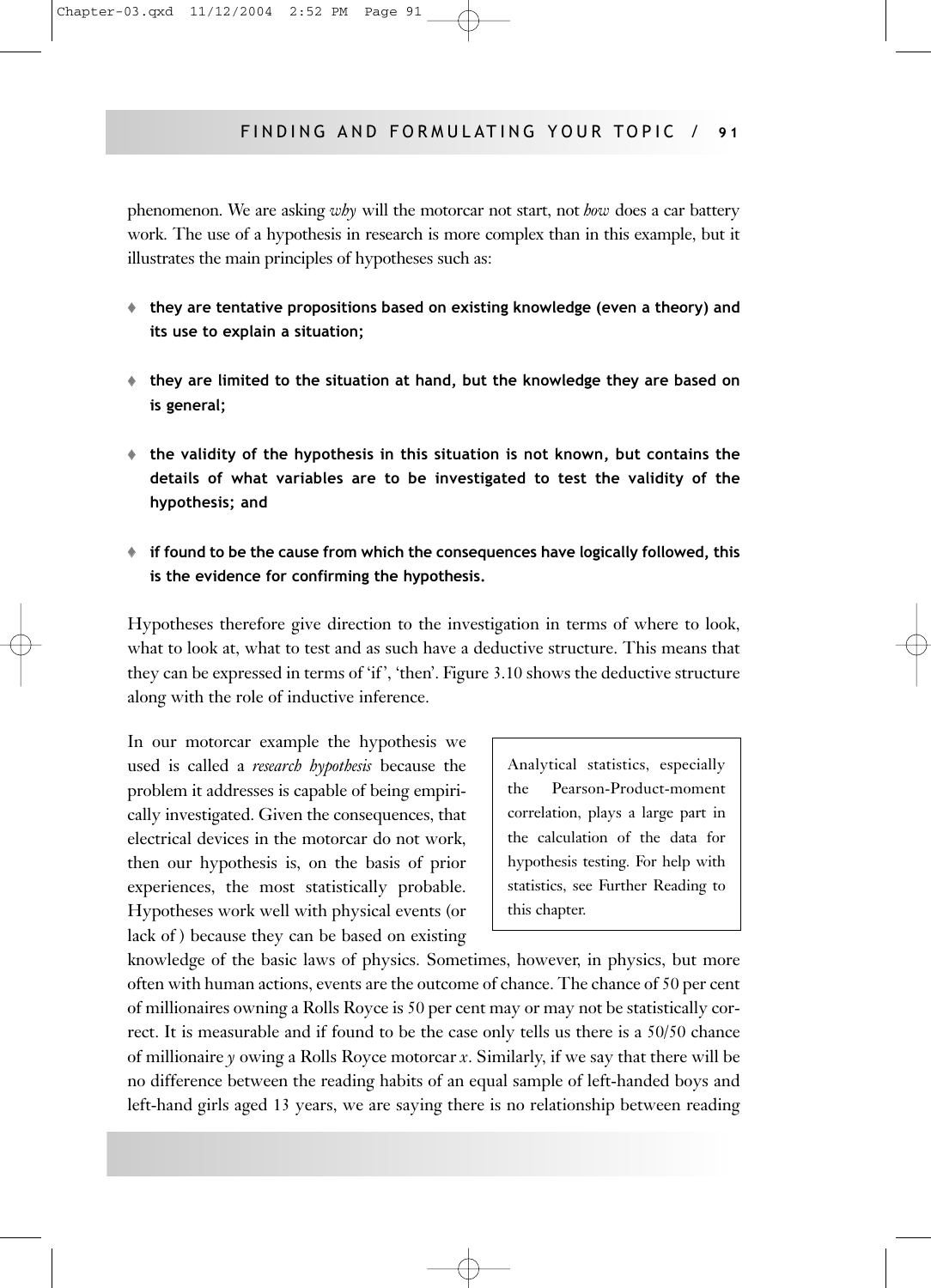#### 9 2 / ESSENTIAL PREPARATION FOR YOUR DISSERTATION



FIGURE 3.10 THE DEDUCTIVE STRUCTURE OF HYPOTHESES

habits and left-handedness. This type of statement is called the *null hypothesis* because it states there will be no difference statistically between the variables. We could measure the reading habits of the boys and girls and calculate the variance between the two sample groups, which would indicate (rather than strictly prove) whether the null hypothesis is acceptable or is to be rejected for an alternative research hypothesis. Note that we are using samples with the intent to generalize to a larger population and therefore need to know much more about sample selection techniques and the nature of generalization to use hypotheses. These are all parts of the research design which we will look at later in this book.

You should, as a mater of course, be thinking about samples and also about the elements of your hypothesis and research questions at this stage. This mainly involves looking to see how you can define your major concept (sometimes called constructs) and what indicators, variables and values you will use to operationalize it. For example, if you were looking at poverty and ill-health you may hypothesize that poverty is a major cause of poor health and mortality among low income families. Poverty, poor health and low income would all need careful consideration and recourse to the literature for definition, but for the sake of our example an initial design might look like the one shown in Table 3.6.

Outlines such as the one shown in Table 3.6 can be useful starting points for all types of research, not just those using a hypothesis. They help to clarify what kind of data will be needed in terms of their relevance, amount and detail and how they may be collected so as to be reliable and able to be compared.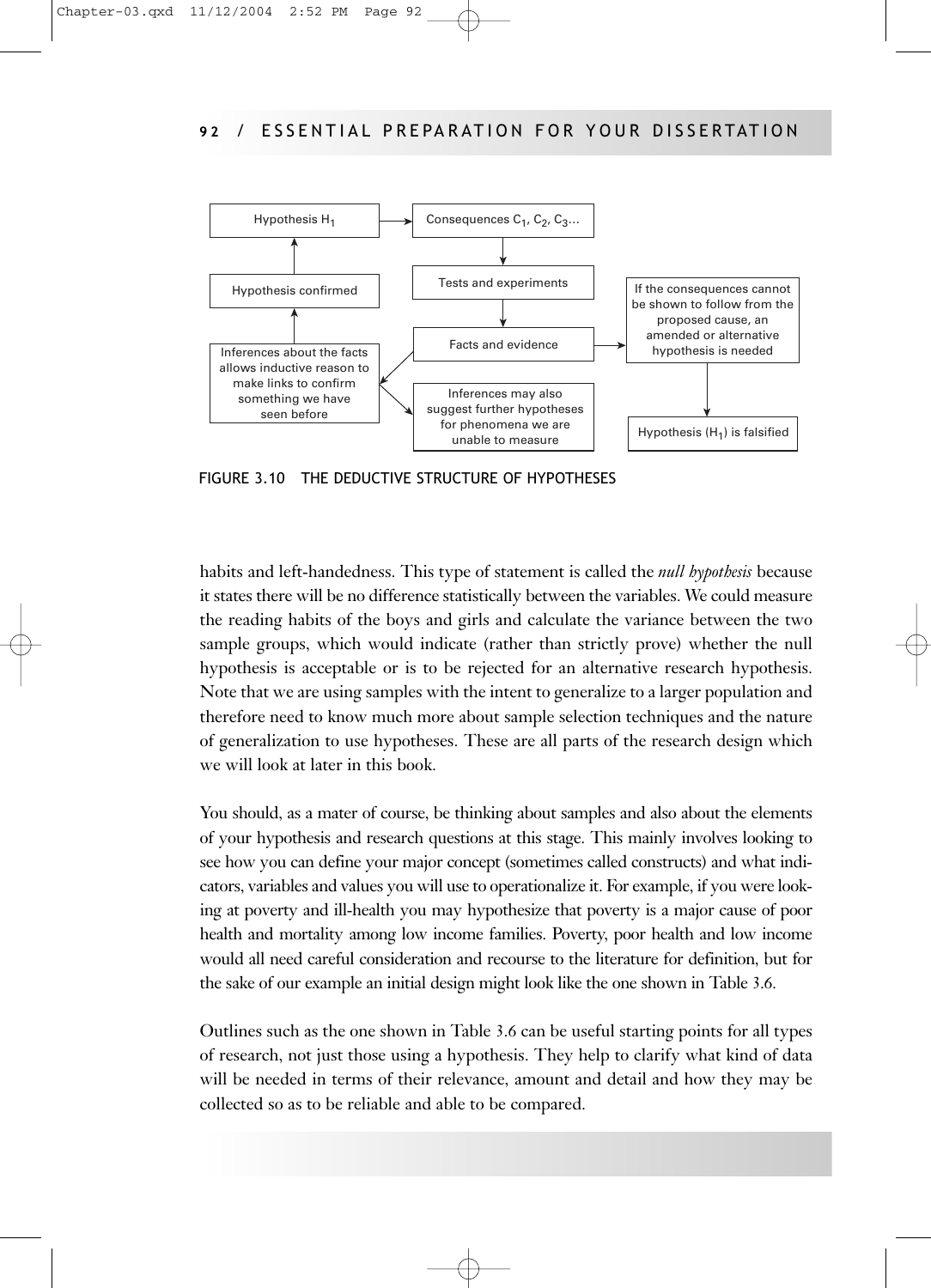#### TABLE 3.6 OPERATIONALIZING THE HYPOTHESIS

| Main concept cannot be $\longrightarrow$ Poverty<br>directly measured                    |                         |                                                                                                      |
|------------------------------------------------------------------------------------------|-------------------------|------------------------------------------------------------------------------------------------------|
| Category of persons (or<br>phenomena) which<br>indicates the existence<br>of the concept |                         | $\longrightarrow$ Indicators $\longrightarrow$ Registrar General's<br>classification of social class |
| Categories of activities<br>(or things) which can<br>be measured                         | $\rightarrow$ Variables | $\longrightarrow$ Diet, smoking, alcohol<br>consumption                                              |
| The actual units (how<br>much, how often) that<br>can be measured                        | Value                   | $\longrightarrow$ Lung-cancer, heart disease,<br>bronchitis rates                                    |

#### RESEARCH PROPOSITIONS

While hypotheses are usually associated with correlational and explanatory research, it is quite possible to use a form of hypothesis in other types of research and research approaches. For the sake of clarity and demarcation we will term these 'propositions' rather than hypotheses. A proposition is a phenomenon presented for consideration that wants to confirm or deny assumptions, methodology or methods used to define or apply the phenomenon. For example, we may propose that newly constructed university library buildings (say five) meet all the current building regulations but fail to meet the needs of students. We are proposing that there is a logical gap in the function of the building and could go on to propose why we believe this to be the case. Propositions are statements based on an argument which can be investigated through a similar research design to that shown in Table 3.6. Our example here may include definitions of a library, usage statistics of before (old library) and after (new library) to indicate usefulness as a concept, and questionnaire survey and interviews with users. This proposition could include the collection of a range of organizational statistics, quantitative responses and qualitative opinions. It would not result in any kind of strict correlation between the variables, but would fulfil the main purpose of raising a topic for critical discussion. My own research on the influences on library architecture uses such propositions combined with research questions (Hart, 1996). For example: What are the main conceptual influences on contemporary library design? How do these relate to the historic place and value of knowledge? How is the purpose of the library represented in its design? What role do librarians and users of libraries have in the design of libraries? Questions like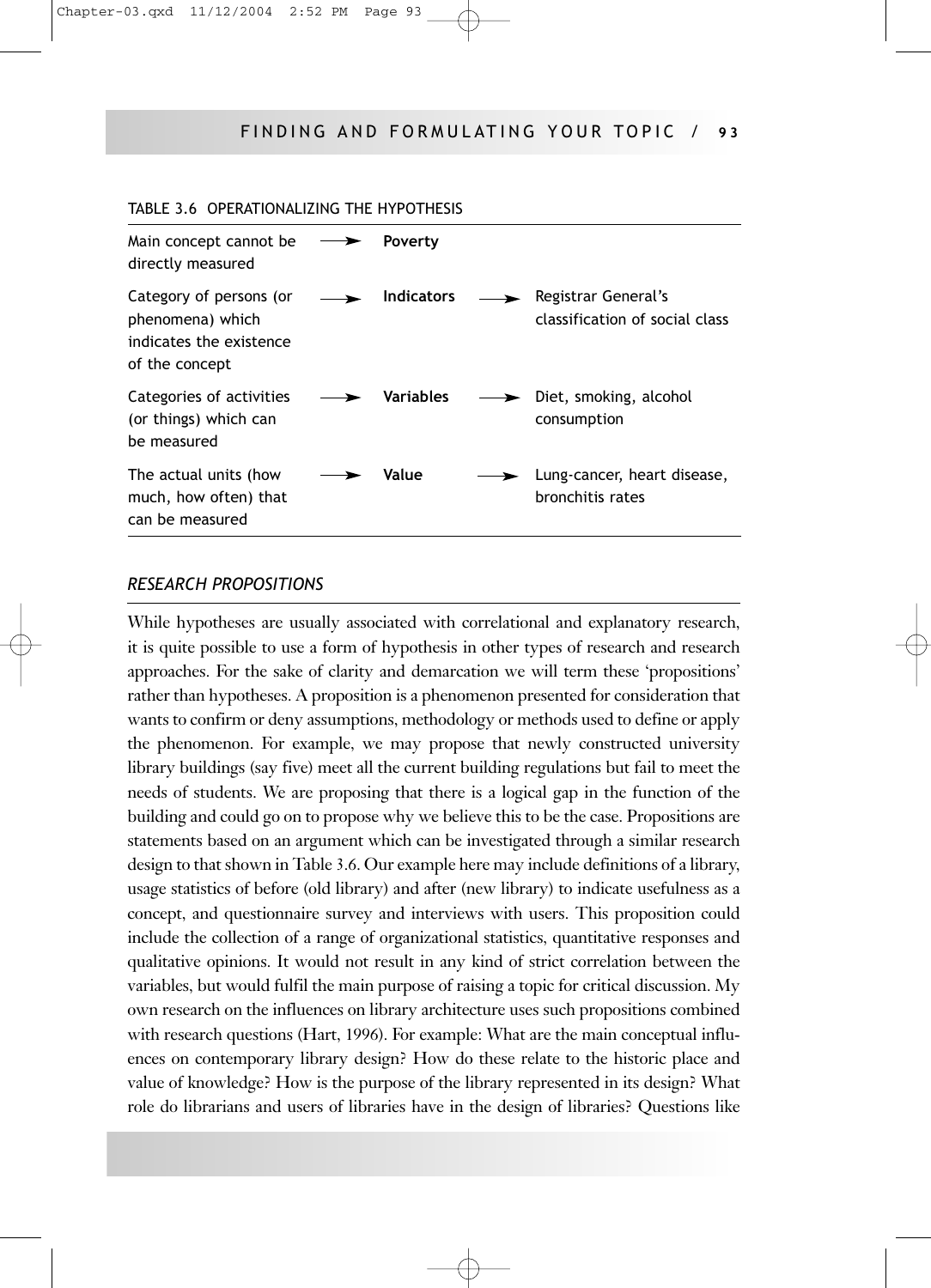#### 9 4 / ESSENTIAL PREPARATION FOR YOUR DISSERTATION

these can form the basis of a propositional argument that has several related propositions, such as: contemporary library architecture represents information access rather than knowledge collection; they are designed using the concept of visibility, access and speed; the book is no longer valued because it is seen to represent elitism; hence the glass library building has replaced the stone one and computers have replaced books. This was investigated using images of recently built libraries.

#### SUMMARY OF THIS CHAPTER

This chapter has attempted to provide you with an overview of the initial stage of doing your masters dissertation. The focus has been on the general issues and techniques for finding a suitable topic for your research and how to define a topic in terms of questions which are research questions. These ways of defining a topic have only been touched on and you are advised to consult the literature, especially in the further readings to this chapter, and your tutors for detailed advice. But now that you know about defining a topic, some time needs to be given to considering methodological traditions and approaches before the research project is finally formulated into a definite design. These are issues that will be dealt with in Chapters 10 and 11. The key points made in this chapter include the following:

- ♦ The topic needs to be do-able in the time you have available. A do-able topic is one that has available data you can access and have the time to analyse.
- ♦ There are many different ways of framing a topic and most of these are as puzzles to be solved and the initial or indicative search and review of the literature is an important part of topic analysis.
- ♦ The earlier you start looking for a topic, the more time you will have to develop a clear puzzle and research design.
- Once you have some candidate topics, define them using research questions, hypotheses and propositions.